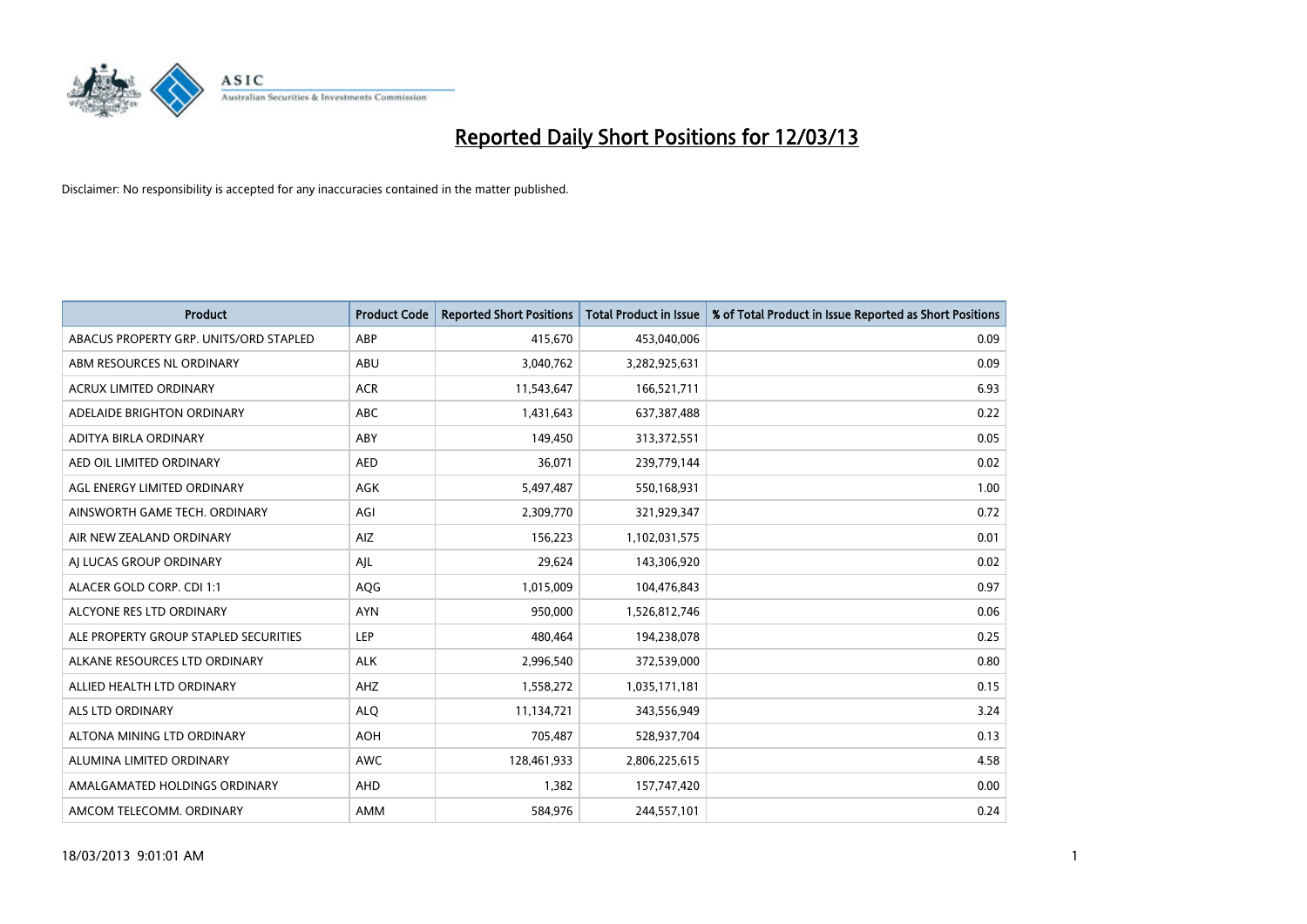

| <b>Product</b>                          | <b>Product Code</b> | <b>Reported Short Positions</b> | <b>Total Product in Issue</b> | % of Total Product in Issue Reported as Short Positions |
|-----------------------------------------|---------------------|---------------------------------|-------------------------------|---------------------------------------------------------|
| AMCOR LIMITED ORDINARY                  | AMC                 | 2,630,550                       | 1,206,684,923                 | 0.22                                                    |
| AMP LIMITED ORDINARY                    | AMP                 | 9,025,180                       | 2,930,423,546                 | 0.31                                                    |
| AMPELLA MINING ORDINARY                 | <b>AMX</b>          | 5,094,914                       | 248,000,493                   | 2.05                                                    |
| ANGLOGOLD ASHANTI CDI 5:1               | AGG                 | 500                             | 89,207,765                    | 0.00                                                    |
| ANSELL LIMITED ORDINARY                 | <b>ANN</b>          | 6,739,244                       | 130,768,652                   | 5.15                                                    |
| ANTARES ENERGY LTD ORDINARY             | AZZ                 | 496,396                         | 257,000,000                   | 0.19                                                    |
| ANZ BANKING GRP LTD ORDINARY            | <b>ANZ</b>          | 2,967,145                       | 2,743,726,184                 | 0.11                                                    |
| APA GROUP STAPLED SECURITIES            | APA                 | 6,147,221                       | 827,350,325                   | 0.74                                                    |
| APN NEWS & MEDIA ORDINARY               | <b>APN</b>          | 22,835,128                      | 661,526,586                   | 3.45                                                    |
| AQUARIUS PLATINUM. ORDINARY             | <b>AOP</b>          | 11,530,187                      | 486,851,336                   | 2.37                                                    |
| AQUILA RESOURCES ORDINARY               | <b>AQA</b>          | 12,441,732                      | 411,804,442                   | 3.02                                                    |
| ARAFURA RESOURCE LTD ORDINARY           | ARU                 | 407,061                         | 441,270,644                   | 0.09                                                    |
| ARB CORPORATION ORDINARY                | <b>ARP</b>          | 147,677                         | 72,481,302                    | 0.20                                                    |
| ARDENT LEISURE GROUP STAPLED SECURITIES | AAD                 | 3,151,872                       | 397,774,513                   | 0.79                                                    |
| ARISTOCRAT LEISURE ORDINARY             | <b>ALL</b>          | 8,000,098                       | 551,418,047                   | 1.45                                                    |
| ARRIUM LTD ORDINARY                     | ARI                 | 7,820,323                       | 1,351,527,328                 | 0.58                                                    |
| ASCIANO LIMITED ORDINARY                | <b>AIO</b>          | 5,241,935                       | 975,385,664                   | 0.54                                                    |
| ASG GROUP LIMITED ORDINARY              | <b>ASZ</b>          | 1,399,172                       | 206,720,839                   | 0.68                                                    |
| ASPEN GROUP ORD/UNITS STAPLED           | <b>APZ</b>          | 420,655                         | 1,192,665,422                 | 0.04                                                    |
| ASPIRE MINING LTD ORDINARY              | AKM                 | 40,949                          | 655,594,556                   | 0.01                                                    |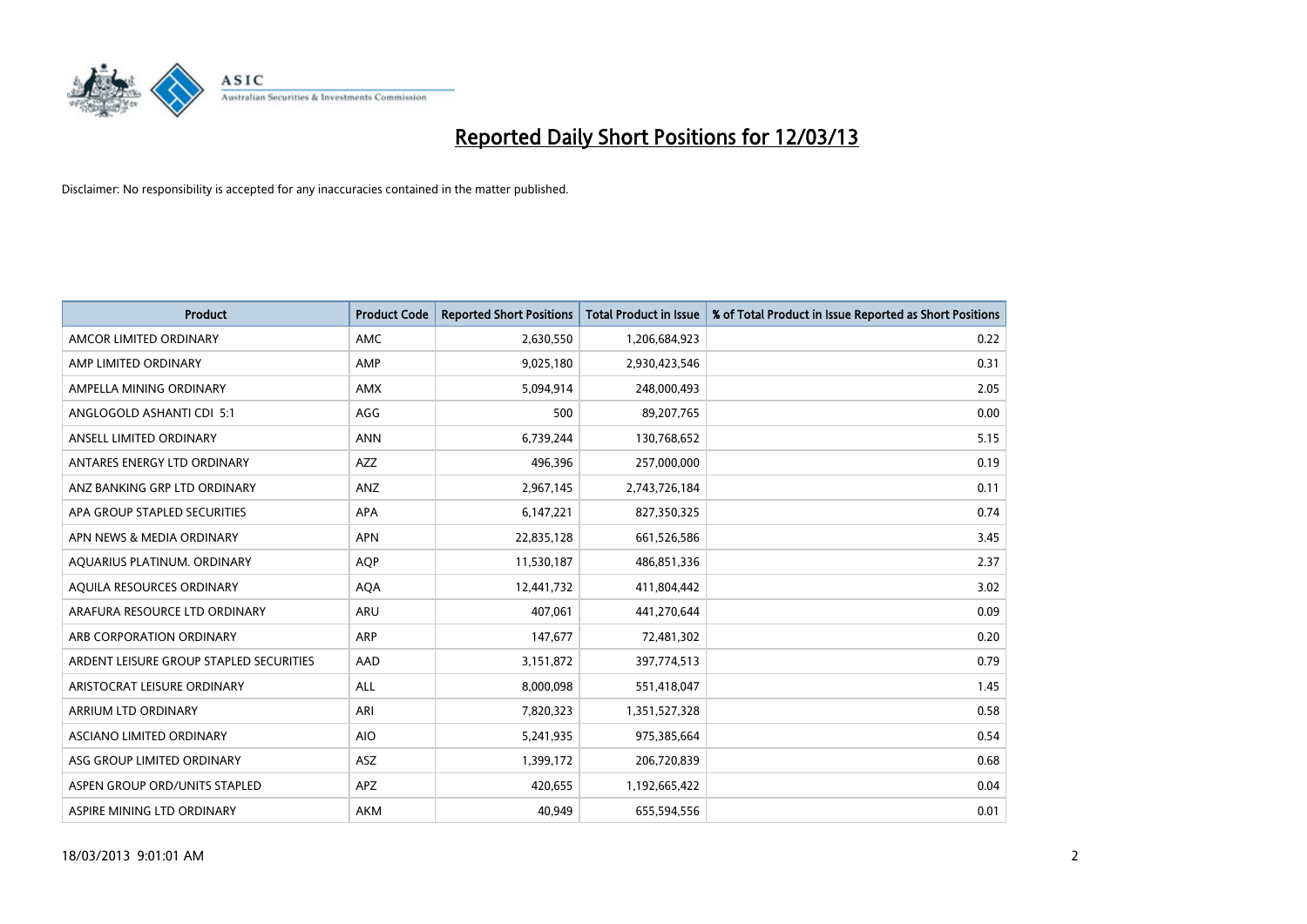

| Product                                   | <b>Product Code</b> | <b>Reported Short Positions</b> | <b>Total Product in Issue</b> | % of Total Product in Issue Reported as Short Positions |
|-------------------------------------------|---------------------|---------------------------------|-------------------------------|---------------------------------------------------------|
| ASTRO JAP PROP GROUP STAPLED US PROHIBIT. | AJA                 | 12,767                          | 67,211,752                    | 0.02                                                    |
| ASX LIMITED ORDINARY                      | ASX                 | 3,078,862                       | 175,136,729                   | 1.76                                                    |
| ATLAS IRON LIMITED ORDINARY               | AGO                 | 12,658,029                      | 909,718,409                   | 1.39                                                    |
| AUCKLAND INTERNATION ORDINARY             | AIA                 | 631,262                         | 1,322,564,489                 | 0.05                                                    |
| <b>AURIZON HOLDINGS LTD ORDINARY</b>      | AZJ                 | 7,706,257                       | 2,137,284,503                 | 0.36                                                    |
| <b>AURORA OIL &amp; GAS ORDINARY</b>      | <b>AUT</b>          | 5,527,550                       | 447,885,778                   | 1.23                                                    |
| AUSDRILL LIMITED ORDINARY                 | ASL                 | 3,928,705                       | 309,451,963                   | 1.27                                                    |
| AUSENCO LIMITED ORDINARY                  | AAX                 | 1,050,319                       | 123,527,574                   | 0.85                                                    |
| <b>AUSTAL LIMITED ORDINARY</b>            | ASB                 | 483,038                         | 346,007,639                   | 0.14                                                    |
| <b>AUSTBROKERS HOLDINGS ORDINARY</b>      | <b>AUB</b>          | 31,971                          | 57,568,703                    | 0.06                                                    |
| AUSTIN ENGINEERING ORDINARY               | ANG                 | 512,069                         | 73,164,403                    | 0.70                                                    |
| AUSTRALAND PROPERTY STAPLED SECURITY      | <b>ALZ</b>          | 425,677                         | 578,324,670                   | 0.07                                                    |
| AUSTRALIAN AGRICULT, ORDINARY             | AAC                 | 1,311,874                       | 312,905,085                   | 0.42                                                    |
| AUSTRALIAN INFRASTR, UNITS/ORDINARY       | <b>AIX</b>          | 3,195,026                       | 620,733,944                   | 0.51                                                    |
| AUSTRALIAN PHARM, ORDINARY                | API                 | 386,383                         | 488,115,883                   | 0.08                                                    |
| AVJENNINGS LIMITED ORDINARY               | <b>AVJ</b>          | 175,001                         | 274,588,694                   | 0.06                                                    |
| AWE LIMITED ORDINARY                      | AWE                 | 3,380,259                       | 522,116,985                   | 0.65                                                    |
| AZIMUTH RES LTD ORDINARY                  | <b>AZH</b>          | 2,009,669                       | 430,626,680                   | 0.47                                                    |
| <b>BANDANNA ENERGY ORDINARY</b>           | <b>BND</b>          | 25,450,622                      | 528,481,199                   | 4.82                                                    |
| BANK OF QUEENSLAND. ORDINARY              | <b>BOO</b>          | 5,031,286                       | 312,878,919                   | 1.61                                                    |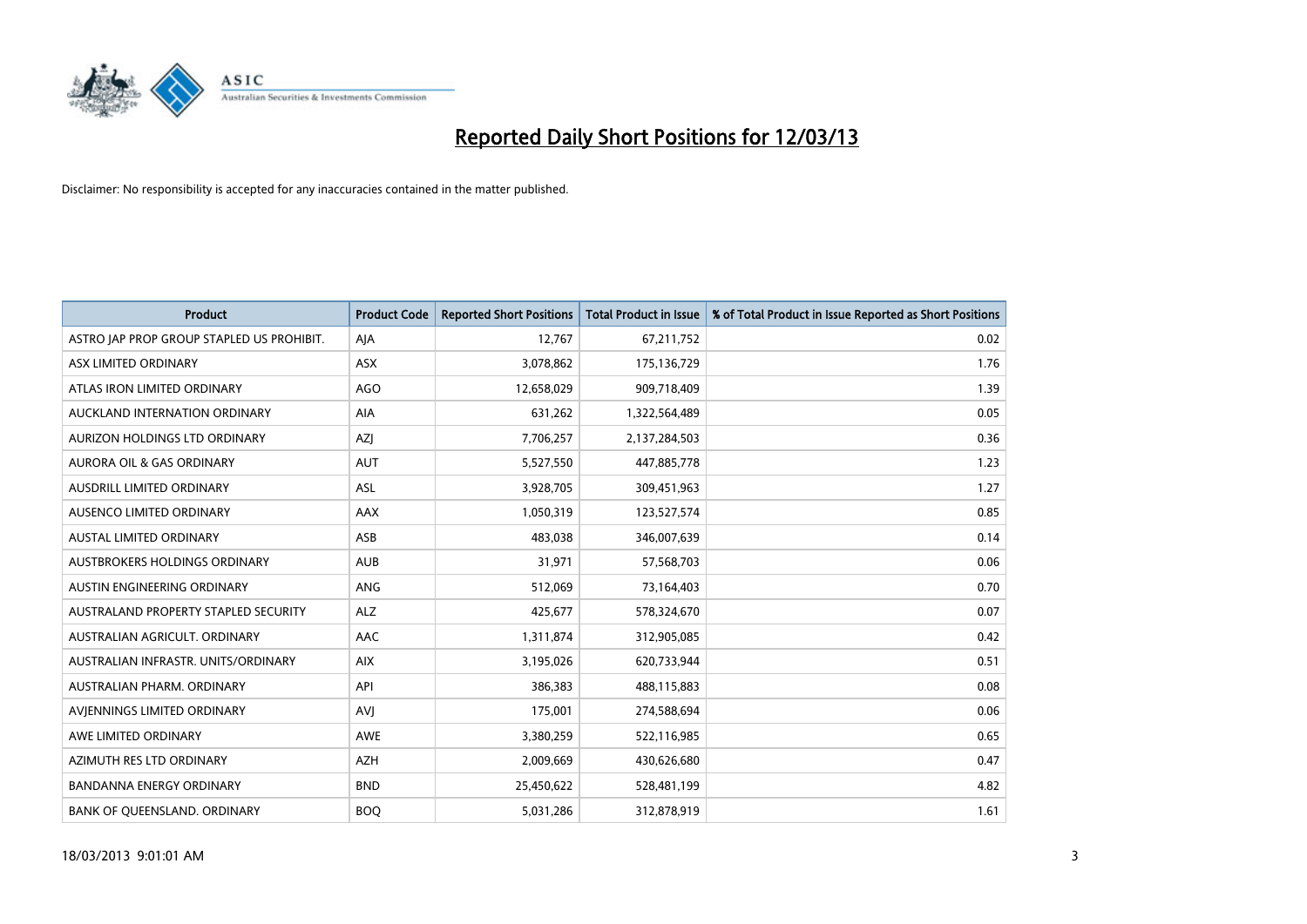

| <b>Product</b>                                | <b>Product Code</b> | <b>Reported Short Positions</b> | <b>Total Product in Issue</b> | % of Total Product in Issue Reported as Short Positions |
|-----------------------------------------------|---------------------|---------------------------------|-------------------------------|---------------------------------------------------------|
| <b>BASE RES LIMITED ORDINARY</b>              | <b>BSE</b>          | 418,850                         | 560,440,029                   | 0.07                                                    |
| <b>BATHURST RESOURCES ORDINARY</b>            | <b>BTU</b>          | 33, 137, 787                    | 697,247,997                   | 4.75                                                    |
| <b>BC IRON LIMITED ORDINARY</b>               | <b>BCI</b>          | 183,090                         | 122,729,384                   | 0.15                                                    |
| BEACH ENERGY LIMITED ORDINARY                 | <b>BPT</b>          | 18,787,471                      | 1,264,889,397                 | 1.49                                                    |
| BEADELL RESOURCE LTD ORDINARY                 | <b>BDR</b>          | 19,817,564                      | 742,204,752                   | 2.67                                                    |
| BEGA CHEESE LTD ORDINARY                      | <b>BGA</b>          | 98,508                          | 151,866,050                   | 0.06                                                    |
| BENDIGO AND ADELAIDE ORDINARY                 | <b>BEN</b>          | 9,365,097                       | 402,454,677                   | 2.33                                                    |
| BERKELEY RESOURCES ORDINARY                   | <b>BKY</b>          | 198,540                         | 179,393,273                   | 0.11                                                    |
| <b>BHP BILLITON LIMITED ORDINARY</b>          | <b>BHP</b>          | 9,982,663                       | 3,211,691,105                 | 0.31                                                    |
| <b>BILLABONG ORDINARY</b>                     | <b>BBG</b>          | 9,775,455                       | 478,944,292                   | 2.04                                                    |
| <b>BLACKTHORN RESOURCES ORD US PROHIBITED</b> | <b>BTR</b>          | 154,997                         | 164,285,950                   | 0.09                                                    |
| <b>BLUESCOPE STEEL LTD ORDINARY</b>           | <b>BSL</b>          | 1,597,802                       | 558,243,305                   | 0.29                                                    |
| <b>BOART LONGYEAR ORDINARY</b>                | <b>BLY</b>          | 4,980,340                       | 461,163,412                   | 1.08                                                    |
| <b>BORAL LIMITED, ORDINARY</b>                | <b>BLD</b>          | 22,270,957                      | 766,370,951                   | 2.91                                                    |
| <b>BOUGAINVILLE COPPER ORDINARY</b>           | <b>BOC</b>          | $\mathbf{1}$                    | 401,062,500                   | 0.00                                                    |
| <b>BRADKEN LIMITED ORDINARY</b>               | <b>BKN</b>          | 11,464,211                      | 169,240,662                   | 6.77                                                    |
| <b>BRAMBLES LIMITED ORDINARY</b>              | <b>BXB</b>          | 1,139,422                       | 1,556,673,996                 | 0.07                                                    |
| BREVILLE GROUP LTD ORDINARY                   | <b>BRG</b>          | 245,740                         | 130,095,322                   | 0.19                                                    |
| <b>BRICKWORKS LIMITED ORDINARY</b>            | <b>BKW</b>          | 14,369                          | 147,818,132                   | 0.01                                                    |
| BROCKMAN MINING LTD ORDINARY                  | <b>BCK</b>          | 91,872                          | 7,894,482,131                 | 0.00                                                    |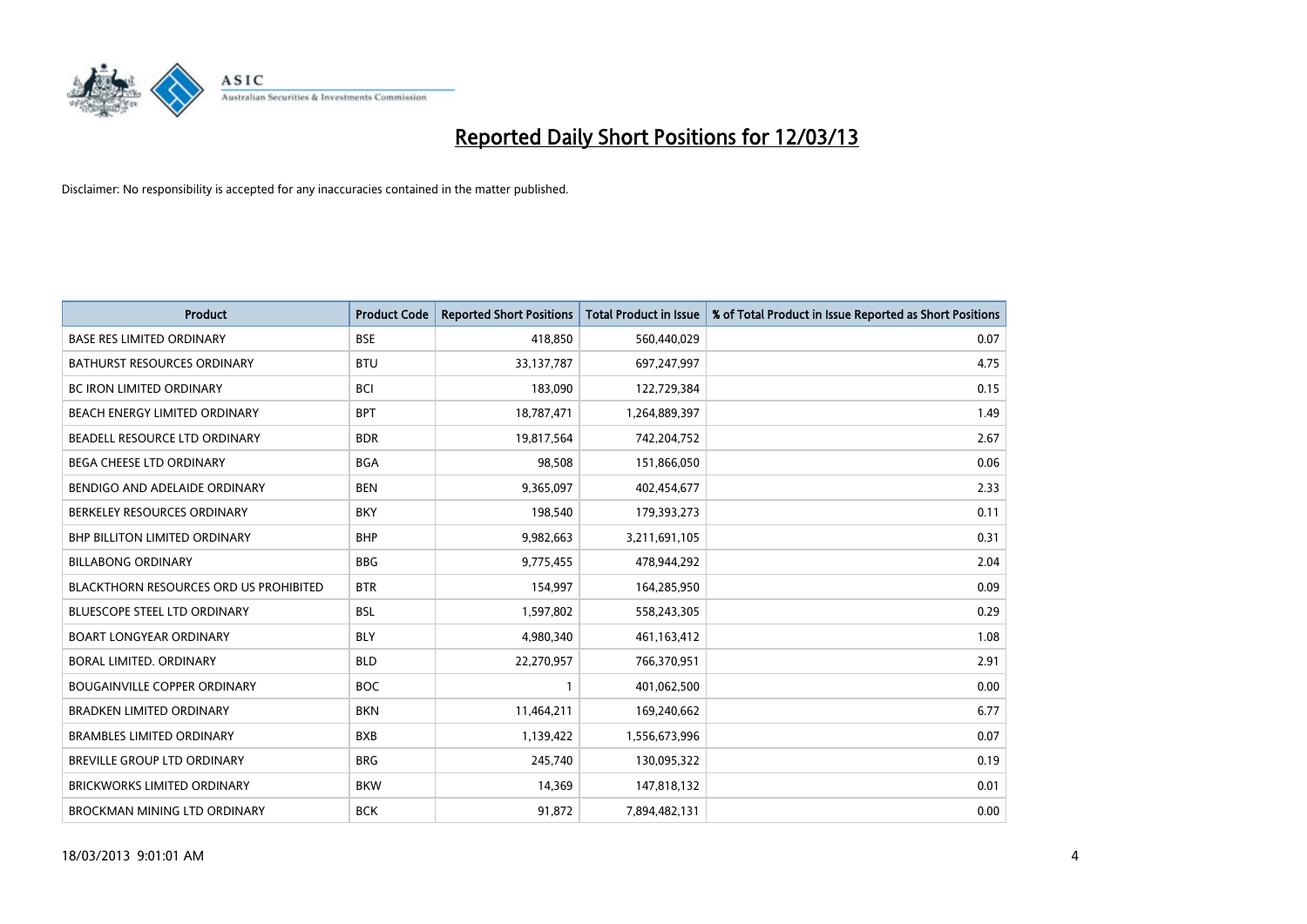

| <b>Product</b>                          | <b>Product Code</b> | <b>Reported Short Positions</b> | <b>Total Product in Issue</b> | % of Total Product in Issue Reported as Short Positions |
|-----------------------------------------|---------------------|---------------------------------|-------------------------------|---------------------------------------------------------|
| BT INVESTMENT MNGMNT ORDINARY           | <b>BTT</b>          | 130                             | 274,214,460                   | 0.00                                                    |
| <b>BURU ENERGY ORDINARY</b>             | <b>BRU</b>          | 18,653,382                      | 273,912,685                   | 6.81                                                    |
| <b>BWP TRUST ORDINARY UNITS</b>         | <b>BWP</b>          | 2,216,238                       | 537,753,954                   | 0.41                                                    |
| CABCHARGE AUSTRALIA ORDINARY            | CAB                 | 7,229,182                       | 120,430,683                   | 6.00                                                    |
| CALIBRE GROUP LTD ORDINARY              | <b>CGH</b>          | 843,313                         | 307,378,401                   | 0.27                                                    |
| CALTEX AUSTRALIA ORDINARY               | <b>CTX</b>          | 5,068,369                       | 270,000,000                   | 1.88                                                    |
| CAPE LAMBERT RES LTD ORDINARY           | <b>CFE</b>          | 547,782                         | 687,533,792                   | 0.08                                                    |
| CARABELLA RES LTD ORDINARY              | <b>CLR</b>          | 53,326                          | 152,361,547                   | 0.03                                                    |
| <b>CARBON ENERGY ORDINARY</b>           | <b>CNX</b>          | 48,071                          | 782,684,355                   | 0.01                                                    |
| <b>CARDNO LIMITED ORDINARY</b>          | CDD                 | 6,510,428                       | 142,770,550                   | 4.56                                                    |
| CARINDALE PROPERTY UNIT                 | <b>CDP</b>          | 101                             | 70,000,000                    | 0.00                                                    |
| CARNARVON PETROLEUM ORDINARY            | <b>CVN</b>          | 134,170                         | 934,109,501                   | 0.01                                                    |
| CARSALES.COM LTD ORDINARY               | <b>CRZ</b>          | 5,061,656                       | 235,783,495                   | 2.15                                                    |
| <b>CASH CONVERTERS ORDINARY</b>         | CCV                 | 32,107                          | 423,861,025                   | 0.01                                                    |
| CEDAR WOODS PROP. ORDINARY              | <b>CWP</b>          | 5,158                           | 73,047,793                    | 0.01                                                    |
| CENTRAL PETROLEUM ORDINARY              | <b>CTP</b>          | 1,092,571                       | 1,388,978,845                 | 0.08                                                    |
| CERAMIC FUEL CELLS ORDINARY             | <b>CFU</b>          | 141,528                         | 1,559,231,320                 | 0.01                                                    |
| CFS RETAIL TRUST GRP STAPLED SECURITIES | <b>CFX</b>          | 57,440,307                      | 2,828,495,659                 | 2.03                                                    |
| CHALLENGER DIV.PRO. STAPLED UNITS       | <b>CDI</b>          | 89,280                          | 214,101,013                   | 0.04                                                    |
| CHALLENGER LIMITED ORDINARY             | <b>CGF</b>          | 2,274,546                       | 534,607,512                   | 0.43                                                    |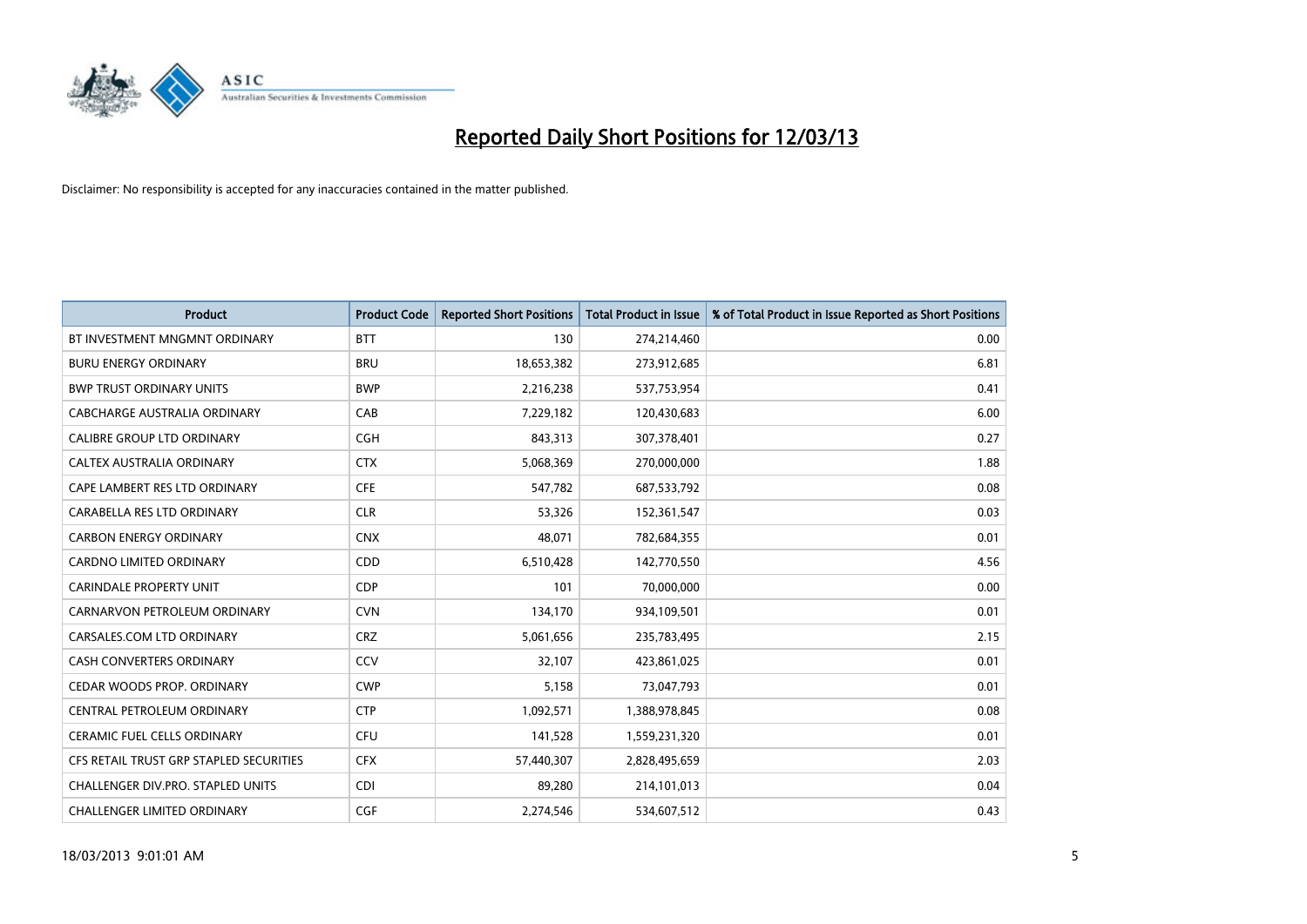

| <b>Product</b>                          | <b>Product Code</b> | <b>Reported Short Positions</b> | <b>Total Product in Issue</b> | % of Total Product in Issue Reported as Short Positions |
|-----------------------------------------|---------------------|---------------------------------|-------------------------------|---------------------------------------------------------|
| CHARTER HALL GROUP STAPLED US PROHIBIT. | <b>CHC</b>          | 342,321                         | 302,262,312                   | 0.11                                                    |
| <b>CHARTER HALL RETAIL UNITS</b>        | <b>CQR</b>          | 772,845                         | 337,582,974                   | 0.23                                                    |
| <b>CHESSER RESOURCES ORDINARY</b>       | <b>CHZ</b>          | 100,000                         | 153,000,729                   | 0.07                                                    |
| <b>CHORUS LIMITED ORDINARY</b>          | <b>CNU</b>          | 431,434                         | 385,082,123                   | 0.11                                                    |
| CITIGOLD CORP LTD ORDINARY              | <b>CTO</b>          | 153,427                         | 1,352,907,765                 | 0.01                                                    |
| <b>CLOUGH LIMITED ORDINARY</b>          | <b>CLO</b>          | 64,002                          | 776,755,875                   | 0.01                                                    |
| COAL OF AFRICA LTD ORDINARY             | <b>CZA</b>          | 347,650                         | 1,048,368,613                 | 0.03                                                    |
| COALSPUR MINES LTD ORDINARY             | <b>CPL</b>          | 14,775,906                      | 634,248,901                   | 2.33                                                    |
| COCA-COLA AMATIL ORDINARY               | <b>CCL</b>          | 3,025,941                       | 762,133,414                   | 0.40                                                    |
| <b>COCHLEAR LIMITED ORDINARY</b>        | <b>COH</b>          | 4,525,373                       | 57,040,932                    | 7.93                                                    |
| <b>COCKATOO COAL ORDINARY</b>           | <b>COK</b>          | 13,132,954                      | 1,016,746,908                 | 1.29                                                    |
| CODAN LIMITED ORDINARY                  | <b>CDA</b>          | 182,420                         | 176,926,104                   | 0.10                                                    |
| <b>COLLINS FOODS LTD ORDINARY</b>       | <b>CKF</b>          | 510,719                         | 93,000,003                    | 0.55                                                    |
| COMMONWEALTH BANK, ORDINARY             | <b>CBA</b>          | 9,046,194                       | 1,609,180,841                 | 0.56                                                    |
| COMMONWEALTH BANK. PERP.EXC.(PERLS V)   | CBAPA               | 500                             | 10,000,000                    | 0.00                                                    |
| <b>COMMONWEALTH PROP ORDINARY UNITS</b> | <b>CPA</b>          | 12,669,162                      | 2,347,003,413                 | 0.54                                                    |
| <b>COMPASS RESOURCES ORDINARY</b>       | <b>CMR</b>          | 7,472                           | 1,403,744,100                 | 0.00                                                    |
| <b>COMPUTERSHARE LTD ORDINARY</b>       | <b>CPU</b>          | 12,337,828                      | 555,664,059                   | 2.22                                                    |
| <b>COOPER ENERGY LTD ORDINARY</b>       | <b>COE</b>          | 174,823                         | 329,034,654                   | 0.05                                                    |
| <b>CORDLIFE LIMITED ORDINARY</b>        | CBB                 | 6,666                           | 172,687,354                   | 0.00                                                    |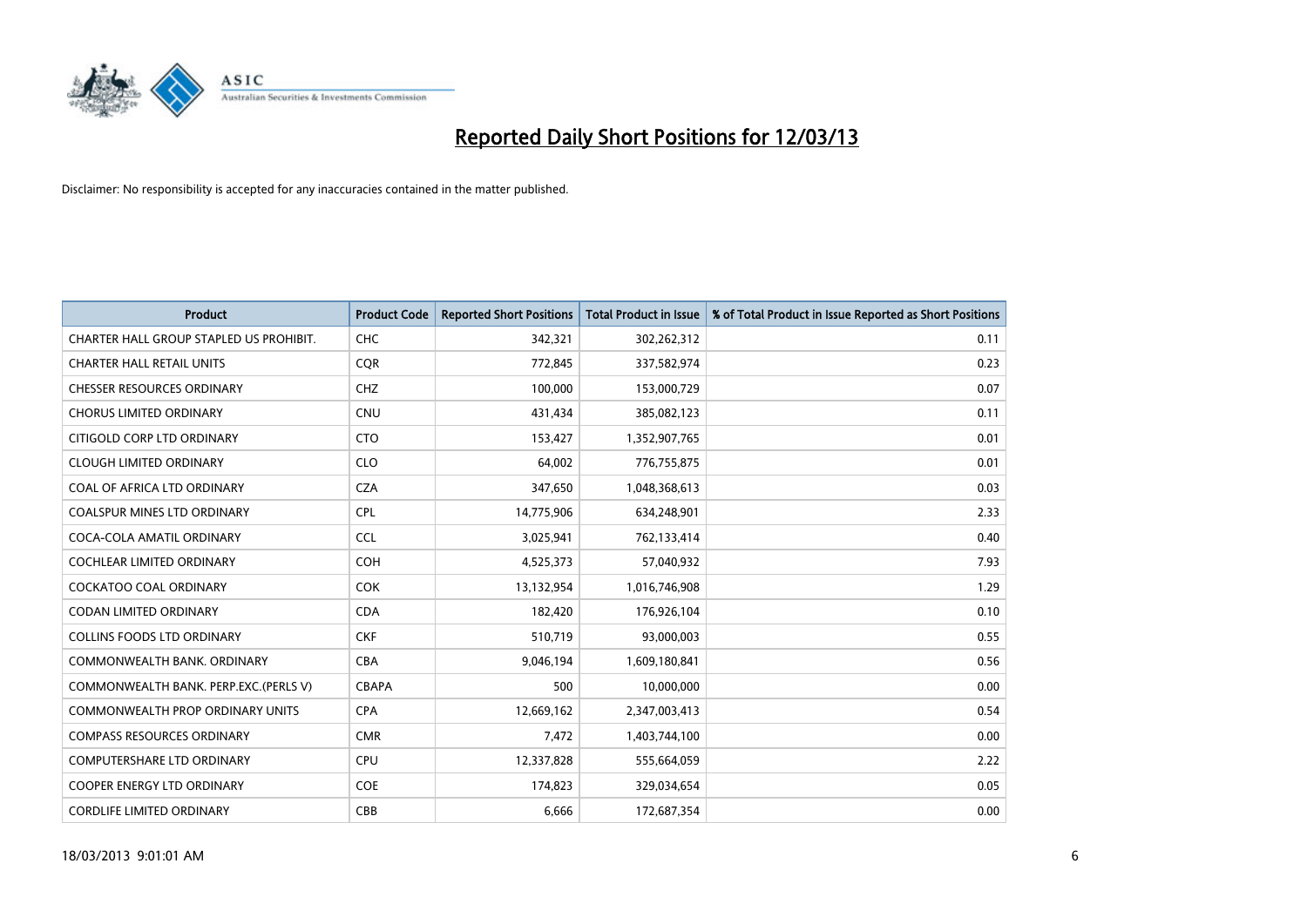

| <b>Product</b>                          | <b>Product Code</b> | <b>Reported Short Positions</b> | <b>Total Product in Issue</b> | % of Total Product in Issue Reported as Short Positions |
|-----------------------------------------|---------------------|---------------------------------|-------------------------------|---------------------------------------------------------|
| CORP TRAVEL LIMITED ORDINARY            | <b>CTD</b>          | 159,183                         | 77,410,044                    | 0.21                                                    |
| <b>CREDIT CORP GROUP ORDINARY</b>       | <b>CCP</b>          | 16,642                          | 45,932,899                    | 0.04                                                    |
| <b>CROMWELL PROP STAPLED SECURITIES</b> | <b>CMW</b>          | 31,711                          | 1,460,982,142                 | 0.00                                                    |
| CROWN LIMITED ORDINARY                  | <b>CWN</b>          | 6,674,986                       | 728,394,185                   | 0.92                                                    |
| <b>CSG LIMITED ORDINARY</b>             | CSV                 | 8,018                           | 278,155,477                   | 0.00                                                    |
| <b>CSL LIMITED ORDINARY</b>             | <b>CSL</b>          | 744,879                         | 498,199,305                   | 0.15                                                    |
| <b>CSR LIMITED ORDINARY</b>             | <b>CSR</b>          | 44,760,256                      | 506,000,315                   | 8.85                                                    |
| <b>CUDECO LIMITED ORDINARY</b>          | CDU                 | 3,506,770                       | 199,877,294                   | 1.75                                                    |
| DART ENERGY LTD ORDINARY                | <b>DTE</b>          | 16,102,169                      | 878,668,388                   | 1.83                                                    |
| DAVID JONES LIMITED ORDINARY            | <b>DJS</b>          | 61,777,652                      | 531,788,775                   | 11.62                                                   |
| <b>DECMIL GROUP LIMITED ORDINARY</b>    | <b>DCG</b>          | 939,750                         | 168,203,219                   | 0.56                                                    |
| DEXUS PROPERTY GROUP STAPLED UNITS      | <b>DXS</b>          | 6,810,259                       | 4,839,024,176                 | 0.14                                                    |
| DISCOVERY METALS LTD ORDINARY           | <b>DML</b>          | 3,537,350                       | 486,986,451                   | 0.73                                                    |
| DOMINO PIZZA ENTERPR ORDINARY           | <b>DMP</b>          | 49,417                          | 70,192,674                    | 0.07                                                    |
| DORAY MINERALS LTD ORDINARY             | <b>DRM</b>          | 66,401                          | 141,866,768                   | 0.05                                                    |
| DOWNER EDI LIMITED ORDINARY             | <b>DOW</b>          | 4,583,162                       | 429,100,296                   | 1.07                                                    |
| DRILLSEARCH ENERGY ORDINARY             | <b>DLS</b>          | 3,588,622                       | 427,353,371                   | 0.84                                                    |
| DUET GROUP STAPLED US PROHIBIT.         | <b>DUE</b>          | 7,312,746                       | 1,169,314,842                 | 0.63                                                    |
| DULUXGROUP LIMITED ORDINARY             | <b>DLX</b>          | 6,502,247                       | 374,507,181                   | 1.74                                                    |
| DWS LTD ORDINARY                        | <b>DWS</b>          | 383,682                         | 132,362,763                   | 0.29                                                    |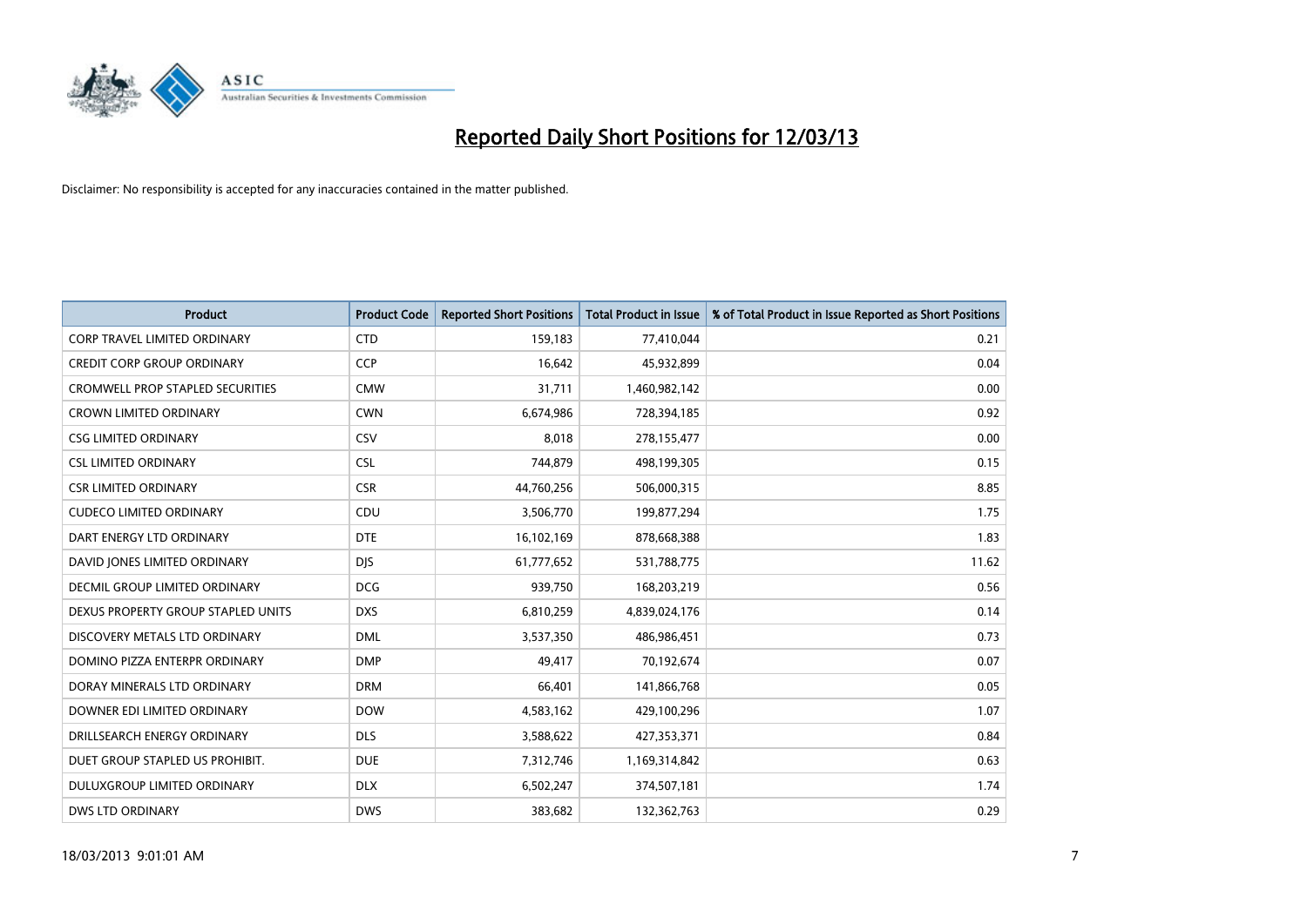

| <b>Product</b>                         | <b>Product Code</b> | <b>Reported Short Positions</b> | <b>Total Product in Issue</b> | % of Total Product in Issue Reported as Short Positions |
|----------------------------------------|---------------------|---------------------------------|-------------------------------|---------------------------------------------------------|
| ECHO ENTERTAINMENT ORDINARY            | <b>EGP</b>          | 7,396,100                       | 825,672,730                   | 0.90                                                    |
| ELDERS LIMITED ORDINARY                | <b>ELD</b>          | 19,052,409                      | 448,598,480                   | 4.25                                                    |
| ELEMENTAL MINERALS ORDINARY            | <b>ELM</b>          | 40,739                          | 288,587,228                   | 0.01                                                    |
| ELEMENTOS LIMITED ORDINARY             | <b>ELT</b>          | 16                              | 149,531,420                   | 0.00                                                    |
| <b>EMECO HOLDINGS ORDINARY</b>         | <b>EHL</b>          | 6,454,436                       | 599,675,707                   | 1.08                                                    |
| <b>ENDEAVOUR MIN CORP CDI 1:1</b>      | <b>EVR</b>          | 1,239,924                       | 131,354,574                   | 0.94                                                    |
| <b>ENERGY RESOURCES ORDINARY 'A'</b>   | <b>ERA</b>          | 7,993,701                       | 517,725,062                   | 1.54                                                    |
| <b>ENERGY WORLD CORPOR, ORDINARY</b>   | <b>EWC</b>          | 19,258,639                      | 1,734,166,672                 | 1.11                                                    |
| <b>ENVESTRA LIMITED ORDINARY</b>       | <b>ENV</b>          | 8,160,443                       | 1,603,333,497                 | 0.51                                                    |
| ETHANE PIPELINE STAPLED SECURITIES     | <b>EPX</b>          | 16                              | 69,302,275                    | 0.00                                                    |
| EVOLUTION MINING LTD ORDINARY          | <b>EVN</b>          | 12,289,571                      | 708,092,989                   | 1.74                                                    |
| <b>EXCELSIOR GOLD LTD ORDINARY</b>     | EXG                 | 88,921                          | 404,078,424                   | 0.02                                                    |
| FAIRFAX MEDIA LTD ORDINARY             | <b>FXJ</b>          | 386,277,666                     | 2,351,955,725                 | 16.42                                                   |
| <b>FANTASTIC HOLDINGS ORDINARY</b>     | <b>FAN</b>          | 35,108                          | 102,739,538                   | 0.03                                                    |
| FAR LTD ORDINARY                       | <b>FAR</b>          | 22,121,932                      | 2,499,846,742                 | 0.88                                                    |
| FEDERATION CNTRES ORD/UNIT STAPLED SEC | <b>FDC</b>          | 5,107,164                       | 1,427,641,565                 | 0.36                                                    |
| FISHER & PAYKEL H. ORDINARY            | <b>FPH</b>          | 241,559                         | 542,612,236                   | 0.04                                                    |
| FKP PROPERTY GROUP STAPLED SECURITIES  | <b>FKP</b>          | 6,174,736                       | 321,578,705                   | 1.92                                                    |
| FLEETWOOD CORP ORDINARY                | <b>FWD</b>          | 3,398,164                       | 60,104,188                    | 5.65                                                    |
| FLETCHER BUILDING ORDINARY             | <b>FBU</b>          | 4,530,913                       | 684,793,538                   | 0.66                                                    |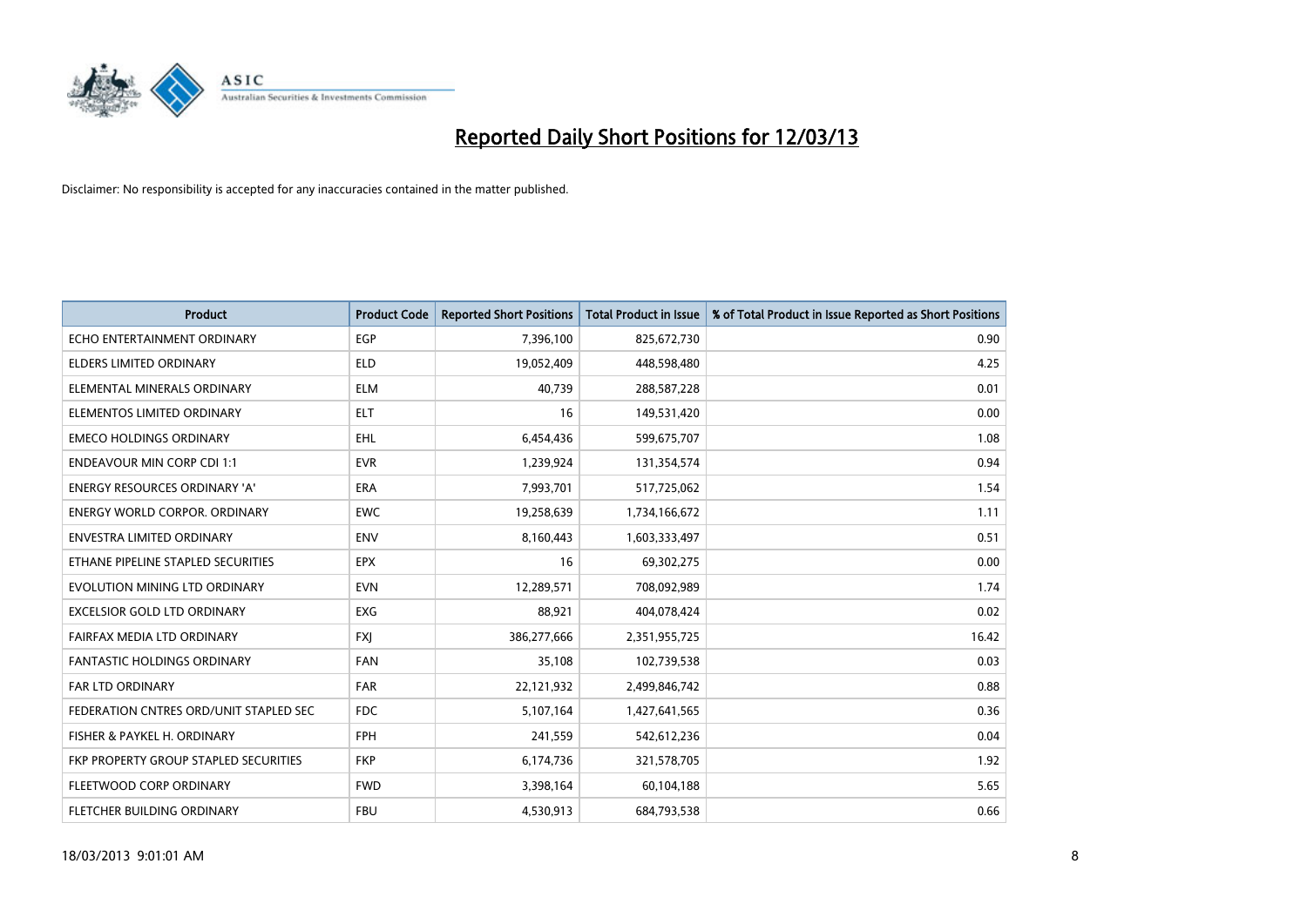

| <b>Product</b>                                   | <b>Product Code</b> | <b>Reported Short Positions</b> | <b>Total Product in Issue</b> | % of Total Product in Issue Reported as Short Positions |
|--------------------------------------------------|---------------------|---------------------------------|-------------------------------|---------------------------------------------------------|
| <b>FLEXIGROUP LIMITED ORDINARY</b>               | <b>FXL</b>          | 59,134                          | 287,869,669                   | 0.02                                                    |
| <b>FLIGHT CENTRE ORDINARY</b>                    | <b>FLT</b>          | 11,218,000                      | 100,289,792                   | 11.19                                                   |
| FLINDERS MINES LTD ORDINARY                      | <b>FMS</b>          | 2,716,478                       | 1,821,300,404                 | 0.15                                                    |
| <b>FOCUS MINERALS LTD ORDINARY</b>               | <b>FML</b>          | 21,753,795                      | 8,822,771,352                 | 0.25                                                    |
| FONTERRA SHARE FUND ORDINARY UNITS               | <b>FSF</b>          | 42,953                          | 95,822,090                    | 0.04                                                    |
| <b>FORGE GROUP LIMITED ORDINARY</b>              | FGE                 | 92,623                          | 86,169,014                    | 0.11                                                    |
| FORTESCUE METALS GRP ORDINARY                    | <b>FMG</b>          | 156,015,268                     | 3,113,798,659                 | 5.01                                                    |
| <b>G.U.D. HOLDINGS ORDINARY</b>                  | GUD                 | 3,929,241                       | 71,341,319                    | 5.51                                                    |
| <b>G8 EDUCATION LIMITED ORDINARY</b>             | <b>GEM</b>          | 198,126                         | 270,940,348                   | 0.07                                                    |
| <b>GALAXY RESOURCES ORDINARY</b>                 | GXY                 | 3,666,755                       | 584,355,501                   | 0.63                                                    |
| <b>GEODYNAMICS LIMITED ORDINARY</b>              | GDY                 | 850                             | 406,452,608                   | 0.00                                                    |
| <b>GINDALBIE METALS LTD ORDINARY</b>             | <b>GBG</b>          | 44,964,559                      | 1,404,350,200                 | 3.20                                                    |
| <b>GOODMAN FIELDER, ORDINARY</b>                 | <b>GFF</b>          | 24,835,750                      | 1,955,559,207                 | 1.27                                                    |
| <b>GOODMAN GROUP STAPLED US PROHIBIT.</b>        | <b>GMG</b>          | 3,091,541                       | 1,713,233,947                 | 0.18                                                    |
| GPT GROUP STAPLED SEC.                           | <b>GPT</b>          | 7,477,213                       | 1,768,731,729                 | 0.42                                                    |
| <b>GRAINCORP LIMITED A CLASS ORDINARY</b>        | <b>GNC</b>          | 978,263                         | 228,855,628                   | 0.43                                                    |
| <b>GRANGE RESOURCES, ORDINARY</b>                | GRR                 | 2,271,846                       | 1,156,492,195                 | 0.20                                                    |
| <b>GREENLAND MIN EN LTD ORDINARY</b>             | GGG                 | 4,750,843                       | 571,225,263                   | 0.83                                                    |
| <b>GROWTHPOINT PROPERTY ORD/UNIT STAPLED SEC</b> | GOZ                 | 288                             | 402,830,366                   | 0.00                                                    |
| <b>GRYPHON MINERALS LTD ORDINARY</b>             | GRY                 | 22,903,843                      | 400,464,983                   | 5.72                                                    |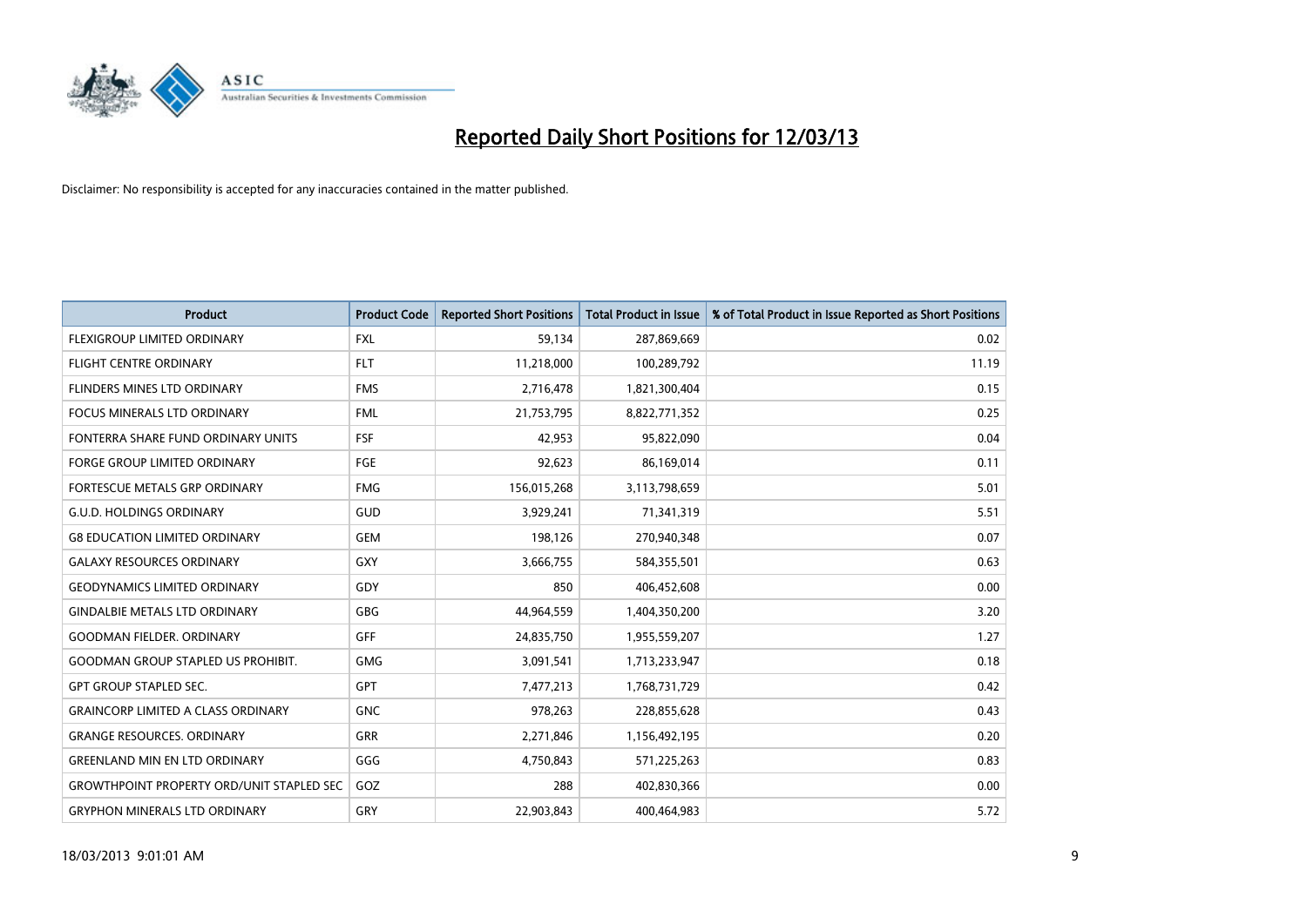

| <b>Product</b>                       | <b>Product Code</b> | <b>Reported Short Positions</b> | <b>Total Product in Issue</b> | % of Total Product in Issue Reported as Short Positions |
|--------------------------------------|---------------------|---------------------------------|-------------------------------|---------------------------------------------------------|
| <b>GUILDFORD COAL LTD ORDINARY</b>   | <b>GUF</b>          | 1,177,011                       | 635,046,899                   | 0.19                                                    |
| <b>GUINNESS PEAT GROUP. CDI 1:1</b>  | GPG                 | 1,150,000                       | 197,084,022                   | 0.58                                                    |
| <b>GUIARAT NRE COAL LTD ORDINARY</b> | <b>GNM</b>          | 1,624,800                       | 1,376,138,678                 | 0.12                                                    |
| <b>GUNNS LIMITED ORDINARY</b>        | <b>GNS</b>          | 52,741,216                      | 848,401,559                   | 6.22                                                    |
| <b>GWA GROUP LTD ORDINARY</b>        | <b>GWA</b>          | 5,245,467                       | 304,706,899                   | 1.72                                                    |
| HARVEY NORMAN ORDINARY               | <b>HVN</b>          | 91,965,801                      | 1,062,316,784                 | 8.66                                                    |
| <b>HASTIE GROUP LIMITED ORDINARY</b> | <b>HST</b>          | 233,914                         | 137,353,504                   | 0.17                                                    |
| <b>HENDERSON GROUP CDI 1:1</b>       | <b>HGG</b>          | 3,289,821                       | 725,243,442                   | 0.45                                                    |
| HFA HOLDINGS LIMITED ORDINARY        | <b>HFA</b>          | 3,809                           | 117,332,831                   | 0.00                                                    |
| <b>HIGHLANDS PACIFIC ORDINARY</b>    | <b>HIG</b>          | 614,196                         | 789,132,854                   | 0.08                                                    |
| HILLGROVE RES LTD ORDINARY           | <b>HGO</b>          | 1,529,145                       | 1,022,760,221                 | 0.15                                                    |
| HILLS HOLDINGS LTD ORDINARY          | HIL                 | 2,642,044                       | 246,500,444                   | 1.07                                                    |
| HORIZON OIL LIMITED ORDINARY         | <b>HZN</b>          | 30,127,257                      | 1,135,266,515                 | 2.65                                                    |
| <b>ICON ENERGY LIMITED ORDINARY</b>  | <b>ICN</b>          | 1,571,199                       | 533,391,210                   | 0.29                                                    |
| <b>IINET LIMITED ORDINARY</b>        | <b>IIN</b>          | 1,159,535                       | 161,238,847                   | 0.72                                                    |
| ILUKA RESOURCES ORDINARY             | ILU                 | 60,237,740                      | 418,700,517                   | 14.39                                                   |
| <b>IMDEX LIMITED ORDINARY</b>        | <b>IMD</b>          | 1,157,547                       | 210,473,188                   | 0.55                                                    |
| IMF (AUSTRALIA) LTD ORDINARY         | <b>IMF</b>          | 792,086                         | 123,201,716                   | 0.64                                                    |
| <b>INCITEC PIVOT ORDINARY</b>        | IPL                 | 14,783,486                      | 1,628,730,107                 | 0.91                                                    |
| INDEPENDENCE GROUP ORDINARY          | <b>IGO</b>          | 1,928,410                       | 232,882,535                   | 0.83                                                    |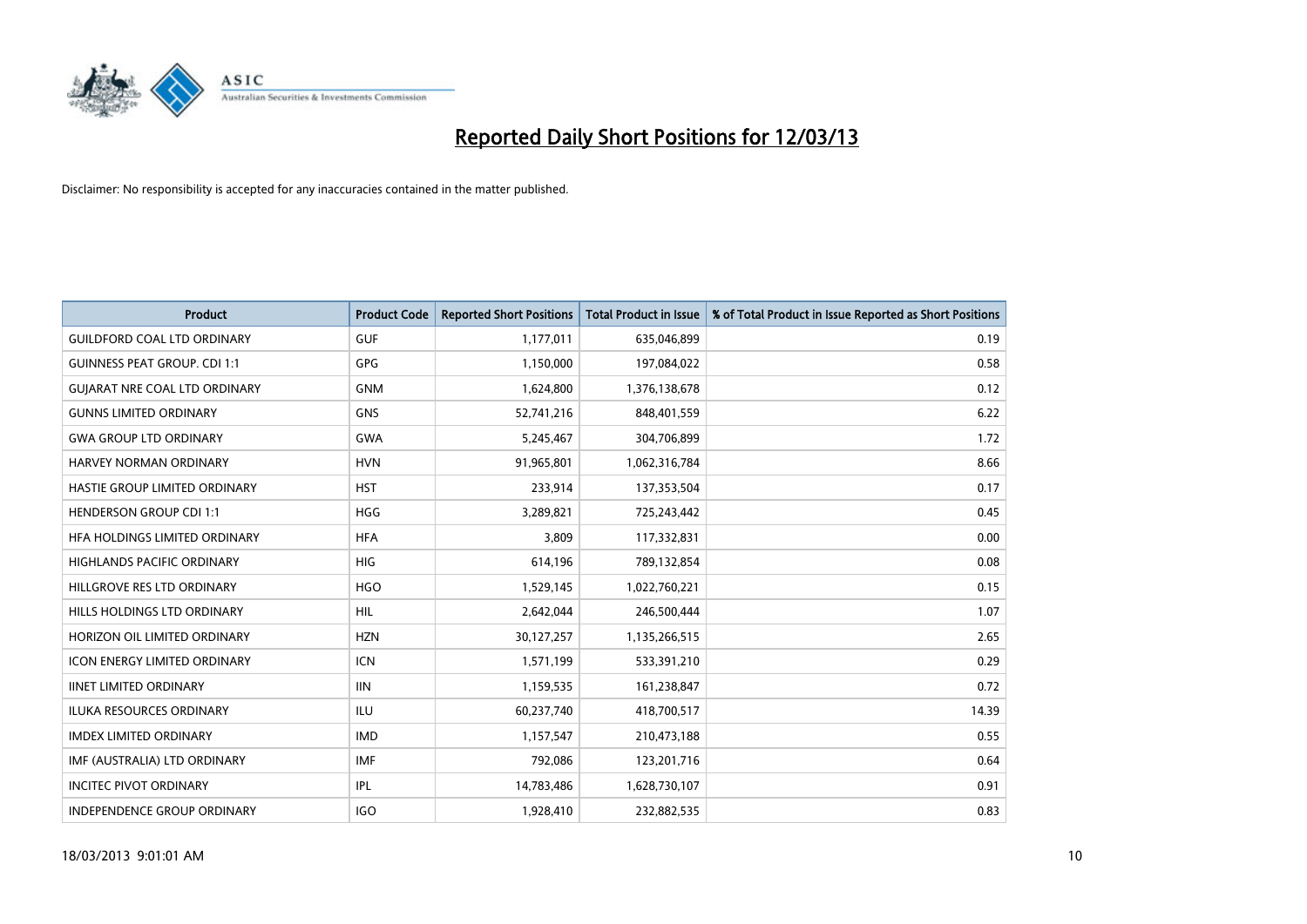

| <b>Product</b>                                | <b>Product Code</b> | <b>Reported Short Positions</b> | <b>Total Product in Issue</b> | % of Total Product in Issue Reported as Short Positions |
|-----------------------------------------------|---------------------|---------------------------------|-------------------------------|---------------------------------------------------------|
| <b>INDOPHIL RESOURCES ORDINARY</b>            | <b>IRN</b>          | 712,003                         | 1,203,146,194                 | 0.06                                                    |
| INFIGEN ENERGY STAPLED SECURITIES             | <b>IFN</b>          | 3,214,675                       | 762,265,972                   | 0.42                                                    |
| <b>INSURANCE AUSTRALIA ORDINARY</b>           | IAG                 | 3,109,856                       | 2,079,034,021                 | 0.15                                                    |
| INTEGRATED RESEARCH ORDINARY                  | IRI                 | 103,306                         | 168,359,453                   | 0.06                                                    |
| <b>INTREPID MINES ORDINARY</b>                | <b>IAU</b>          | 10,700,465                      | 555,623,798                   | 1.93                                                    |
| <b>INVESTA OFFICE FUND STAPLED SECURITIES</b> | <b>IOF</b>          | 1,798,961                       | 614,047,458                   | 0.29                                                    |
| <b>INVOCARE LIMITED ORDINARY</b>              | IVC                 | 1,539,682                       | 110,030,298                   | 1.40                                                    |
| <b>ION LIMITED ORDINARY</b>                   | <b>ION</b>          | 164,453                         | 256,365,105                   | 0.06                                                    |
| <b>IOOF HOLDINGS LTD ORDINARY</b>             | <b>IFL</b>          | 1,390,663                       | 232,091,225                   | 0.60                                                    |
| <b>IRESS LIMITED ORDINARY</b>                 | <b>IRE</b>          | 1,940,649                       | 128,620,231                   | 1.51                                                    |
| <b>IRON ORE HOLDINGS ORDINARY</b>             | <b>IOH</b>          | 16,649                          | 161,174,005                   | 0.01                                                    |
| <b>IVANHOE AUSTRALIA ORDINARY</b>             | <b>IVA</b>          | 1,378,189                       | 724,339,661                   | 0.19                                                    |
| JAMES HARDIE INDUST CHESS DEPOSITARY INT      | <b>IHX</b>          | 7,260,587                       | 441,229,262                   | 1.65                                                    |
| <b>IB HI-FI LIMITED ORDINARY</b>              | <b>IBH</b>          | 19,196,994                      | 98,947,309                    | 19.40                                                   |
| <b>JUPITER MINES ORDINARY</b>                 | <b>IMS</b>          | 2,047                           | 2,281,835,383                 | 0.00                                                    |
| <b>KAGARA LTD ORDINARY</b>                    | KZL                 | 3,032,695                       | 798,953,117                   | 0.38                                                    |
| KAROON GAS AUSTRALIA ORDINARY                 | <b>KAR</b>          | 430,004                         | 221,420,769                   | 0.19                                                    |
| KATHMANDU HOLD LTD ORDINARY                   | <b>KMD</b>          | 17,209                          | 200,215,894                   | 0.01                                                    |
| <b>KBL MINING LIMITED ORDINARY</b>            | <b>KBL</b>          | 1,820                           | 293,535,629                   | 0.00                                                    |
| KINGSGATE CONSOLID. ORDINARY                  | <b>KCN</b>          | 13,637,392                      | 151,828,173                   | 8.98                                                    |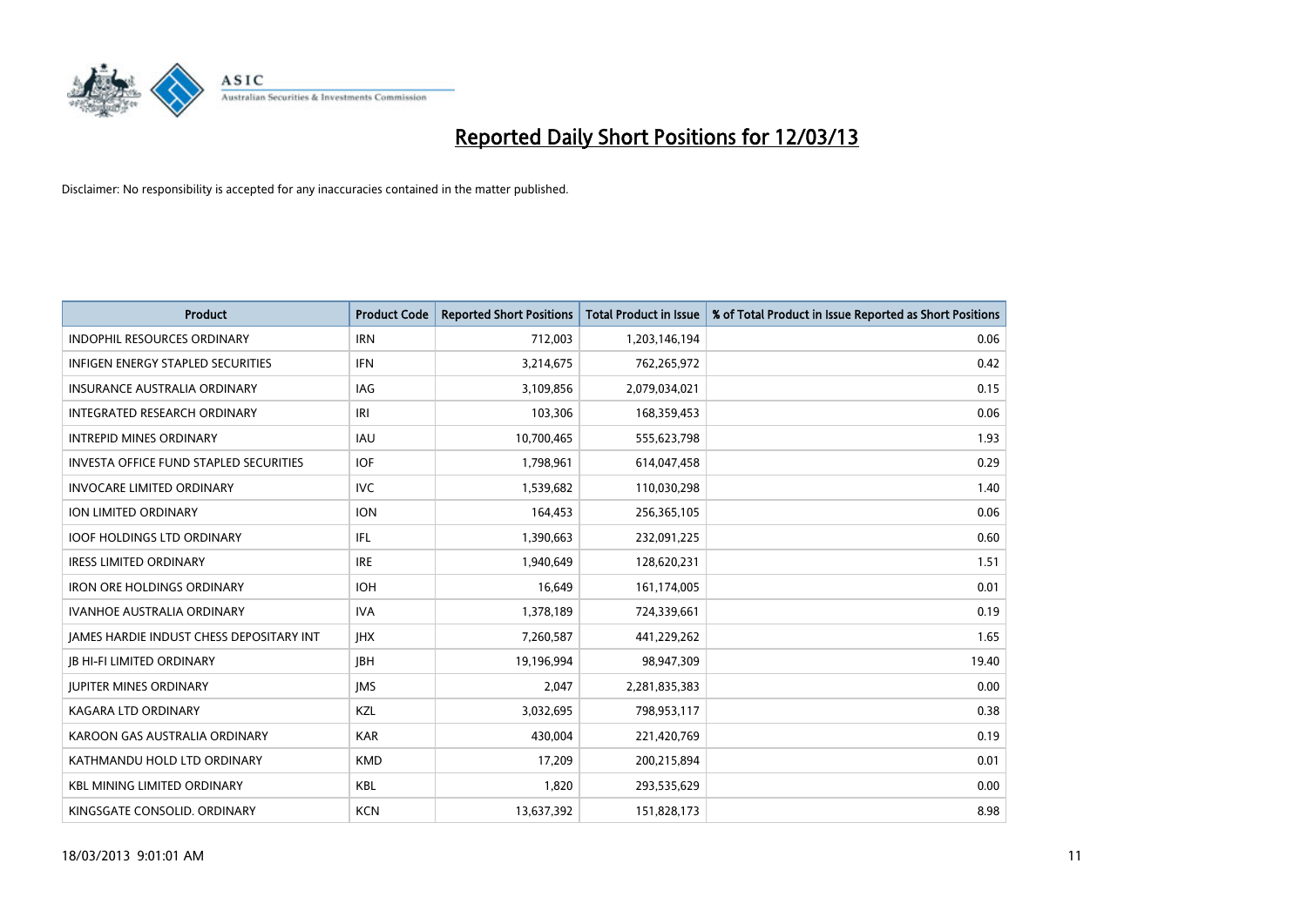

| <b>Product</b>                        | <b>Product Code</b> | <b>Reported Short Positions</b> | <b>Total Product in Issue</b> | % of Total Product in Issue Reported as Short Positions |
|---------------------------------------|---------------------|---------------------------------|-------------------------------|---------------------------------------------------------|
| KINGSROSE MINING LTD ORDINARY         | <b>KRM</b>          | 361,413                         | 291,959,871                   | 0.12                                                    |
| LEIGHTON HOLDINGS ORDINARY            | LEI                 | 7,979,535                       | 337,199,938                   | 2.37                                                    |
| LEND LEASE GROUP UNIT/ORD STAPLED     | LLC                 | 3,457,481                       | 574,351,883                   | 0.60                                                    |
| LINC ENERGY LTD ORDINARY              | <b>LNC</b>          | 12,505,943                      | 517,770,424                   | 2.42                                                    |
| LYCOPODIUM LIMITED ORDINARY           | <b>LYL</b>          | 203                             | 38,855,103                    | 0.00                                                    |
| LYNAS CORPORATION ORDINARY            | <b>LYC</b>          | 194,072,954                     | 1,960,801,292                 | 9.90                                                    |
| M2 TELECOMMUNICATION ORDINARY         | <b>MTU</b>          | 7,367,788                       | 158,016,251                   | 4.66                                                    |
| MACA LIMITED ORDINARY                 | <b>MLD</b>          | 52,282                          | 172,500,000                   | 0.03                                                    |
| <b>MACMAHON HOLDINGS ORDINARY</b>     | <b>MAH</b>          | 10,041,841                      | 1,261,699,966                 | 0.80                                                    |
| MACO ATLAS ROADS GRP ORDINARY STAPLED | <b>MOA</b>          | 14,657,215                      | 478,531,436                   | 3.06                                                    |
| MACQUARIE GROUP LTD ORDINARY          | MQG                 | 4,650,819                       | 339,506,578                   | 1.37                                                    |
| MAGELLAN FIN GRP LTD ORDINARY         | <b>MFG</b>          | 17,813                          | 152,558,341                   | 0.01                                                    |
| <b>MATRIX C &amp; E LTD ORDINARY</b>  | <b>MCE</b>          | 3,576,602                       | 94,555,428                    | 3.78                                                    |
| MAVERICK DRILLING ORDINARY            | <b>MAD</b>          | 9,189,606                       | 452,726,751                   | 2.03                                                    |
| MCMILLAN SHAKESPEARE ORDINARY         | <b>MMS</b>          | 181,568                         | 74,523,965                    | 0.24                                                    |
| MEDUSA MINING LTD ORDINARY            | <b>MML</b>          | 3,120,110                       | 188,903,911                   | 1.65                                                    |
| MELBOURNE IT LIMITED ORDINARY         | <b>MLB</b>          | 492,222                         | 82,451,363                    | 0.60                                                    |
| MEO AUSTRALIA LTD ORDINARY            | <b>MEO</b>          | 432,047                         | 627,264,587                   | 0.07                                                    |
| <b>MERMAID MARINE ORDINARY</b>        | <b>MRM</b>          | 1,167,307                       | 226,667,868                   | 0.51                                                    |
| MESOBLAST LIMITED ORDINARY            | <b>MSB</b>          | 16,764,622                      | 287,840,322                   | 5.82                                                    |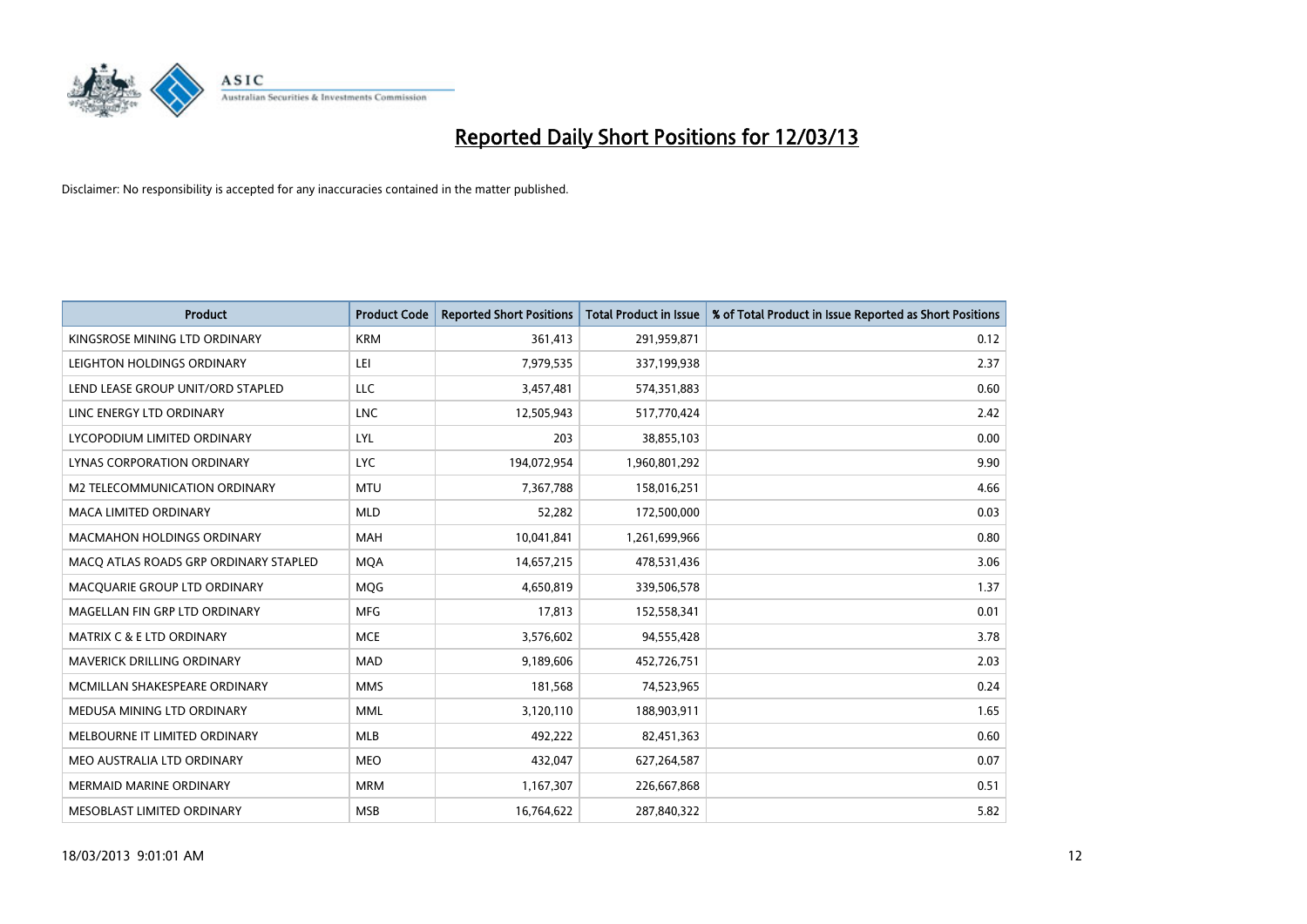

| <b>Product</b>                     | <b>Product Code</b> | <b>Reported Short Positions</b> | <b>Total Product in Issue</b> | % of Total Product in Issue Reported as Short Positions |
|------------------------------------|---------------------|---------------------------------|-------------------------------|---------------------------------------------------------|
| METALS X LIMITED ORDINARY          | <b>MLX</b>          | 77,960                          | 1,651,766,110                 | 0.00                                                    |
| METCASH LIMITED ORDINARY           | <b>MTS</b>          | 92,706,460                      | 880,704,786                   | 10.53                                                   |
| METMINCO LIMITED ORDINARY          | <b>MNC</b>          | 54,825                          | 1,749,543,023                 | 0.00                                                    |
| MICLYN EXP OFFSHR ORDINARY         | <b>MIO</b>          | 164,529                         | 278,639,188                   | 0.06                                                    |
| MILTON CORPORATION ORDINARY        | <b>MLT</b>          | 12,800                          | 122,147,119                   | 0.01                                                    |
| MINCOR RESOURCES NL ORDINARY       | <b>MCR</b>          | 2,403,069                       | 188,208,274                   | 1.28                                                    |
| MINERAL DEPOSITS ORDINARY          | <b>MDL</b>          | 1,194,735                       | 83,538,786                    | 1.43                                                    |
| MINERAL RESOURCES. ORDINARY        | <b>MIN</b>          | 1,200,386                       | 185,724,169                   | 0.65                                                    |
| MIRABELA NICKEL LTD ORDINARY       | <b>MBN</b>          | 13,553,119                      | 876,765,094                   | 1.55                                                    |
| MIRVAC GROUP STAPLED SECURITIES    | <b>MGR</b>          | 7,115,886                       | 3,425,587,451                 | 0.21                                                    |
| MOLOPO ENERGY LTD ORDINARY         | <b>MPO</b>          | 918,190                         | 246,371,894                   | 0.37                                                    |
| <b>MONADELPHOUS GROUP ORDINARY</b> | <b>MND</b>          | 8,170,746                       | 90,663,543                    | 9.01                                                    |
| MORTGAGE CHOICE LTD ORDINARY       | MOC                 | 1,500,350                       | 123,431,282                   | 1.22                                                    |
| <b>MOUNT GIBSON IRON ORDINARY</b>  | <b>MGX</b>          | 4,920,923                       | 1,090,584,232                 | 0.45                                                    |
| MULTIPLEX SITES SITES              | <b>MXUPA</b>        | 686                             | 4,500,000                     | 0.02                                                    |
| MURCHISON METALS LTD ORDINARY      | <b>MMX</b>          | 3,896,353                       | 450,497,346                   | 0.86                                                    |
| MYER HOLDINGS LTD ORDINARY         | <b>MYR</b>          | 77,395,244                      | 583,384,551                   | 13.27                                                   |
| MYSTATE LIMITED ORDINARY           | <b>MYS</b>          | 142,143                         | 87,117,374                    | 0.16                                                    |
| NATIONAL AUST, BANK ORDINARY       | <b>NAB</b>          | 12,148,239                      | 2,342,259,881                 | 0.52                                                    |
| NAVITAS LIMITED ORDINARY           | <b>NVT</b>          | 11,911,656                      | 375,367,918                   | 3.17                                                    |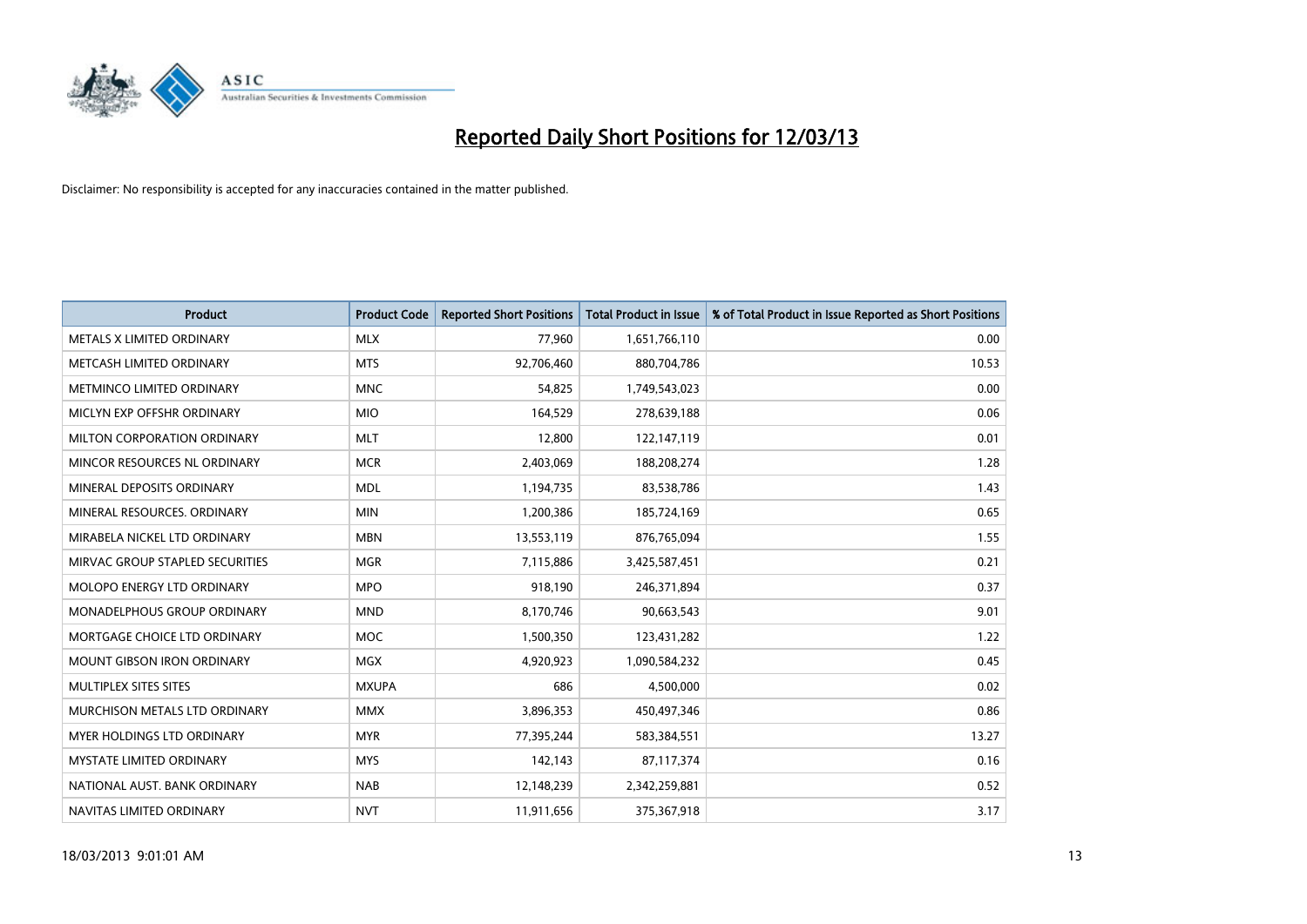

| <b>Product</b>                        | <b>Product Code</b> | <b>Reported Short Positions</b> | <b>Total Product in Issue</b> | % of Total Product in Issue Reported as Short Positions |
|---------------------------------------|---------------------|---------------------------------|-------------------------------|---------------------------------------------------------|
| NEON ENERGY LIMITED ORDINARY          | <b>NEN</b>          | 2,747,571                       | 549,844,091                   | 0.50                                                    |
| NEW HOPE CORPORATION ORDINARY         | <b>NHC</b>          | 2,574,052                       | 830,563,352                   | 0.31                                                    |
| NEW STANDARD ENERGY ORDINARY          | <b>NSE</b>          | 1,013,530                       | 305,331,847                   | 0.33                                                    |
| NEWCREST MINING ORDINARY              | <b>NCM</b>          | 4,144,924                       | 765,906,839                   | 0.54                                                    |
| NEWS CORP A NON-VOTING CDI            | <b>NWSLV</b>        | 2,172,439                       | 1,524,023,585                 | 0.14                                                    |
| NEWS CORP B VOTING CDI                | <b>NWS</b>          | 744,656                         | 798,520,953                   | 0.09                                                    |
| NEXTDC LIMITED ORDINARY               | <b>NXT</b>          | 4,486,311                       | 172,602,288                   | 2.60                                                    |
| NEXUS ENERGY LIMITED ORDINARY         | <b>NXS</b>          | 11,494,813                      | 1,329,821,159                 | 0.86                                                    |
| NIB HOLDINGS LIMITED ORDINARY         | <b>NHF</b>          | 14,632                          | 439,004,182                   | 0.00                                                    |
| NIDO PETROLEUM ORDINARY               | <b>NDO</b>          | 105,293                         | 2,044,984,301                 | 0.01                                                    |
| NOBLE MINERAL RES ORDINARY            | <b>NMG</b>          | 2,513,173                       | 666,397,952                   | 0.38                                                    |
| NORFOLK GROUP ORDINARY                | <b>NFK</b>          | 50                              | 158,890,730                   | 0.00                                                    |
| NORTHERN IRON LTD ORDINARY            | <b>NFE</b>          | 1,947,982                       | 484,405,314                   | 0.40                                                    |
| NORTHERN STAR ORDINARY                | <b>NST</b>          | 7,576,828                       | 424,277,027                   | 1.79                                                    |
| NRW HOLDINGS LIMITED ORDINARY         | <b>NWH</b>          | 9,554,410                       | 278,888,011                   | 3.43                                                    |
| NUFARM LIMITED ORDINARY               | <b>NUF</b>          | 8,920,445                       | 262,796,891                   | 3.39                                                    |
| OAKTON LIMITED ORDINARY               | <b>OKN</b>          | 21,620                          | 90,080,581                    | 0.02                                                    |
| OCEANAGOLD CORP. CHESS DEPOSITARY INT | <b>OGC</b>          | 1,878,589                       | 293,517,918                   | 0.64                                                    |
| OIL SEARCH LTD ORDINARY               | OSH                 | 25,476,904                      | 1,334,756,742                 | 1.91                                                    |
| OM HOLDINGS LIMITED ORDINARY          | OMH                 | 3,975,938                       | 673,423,337                   | 0.59                                                    |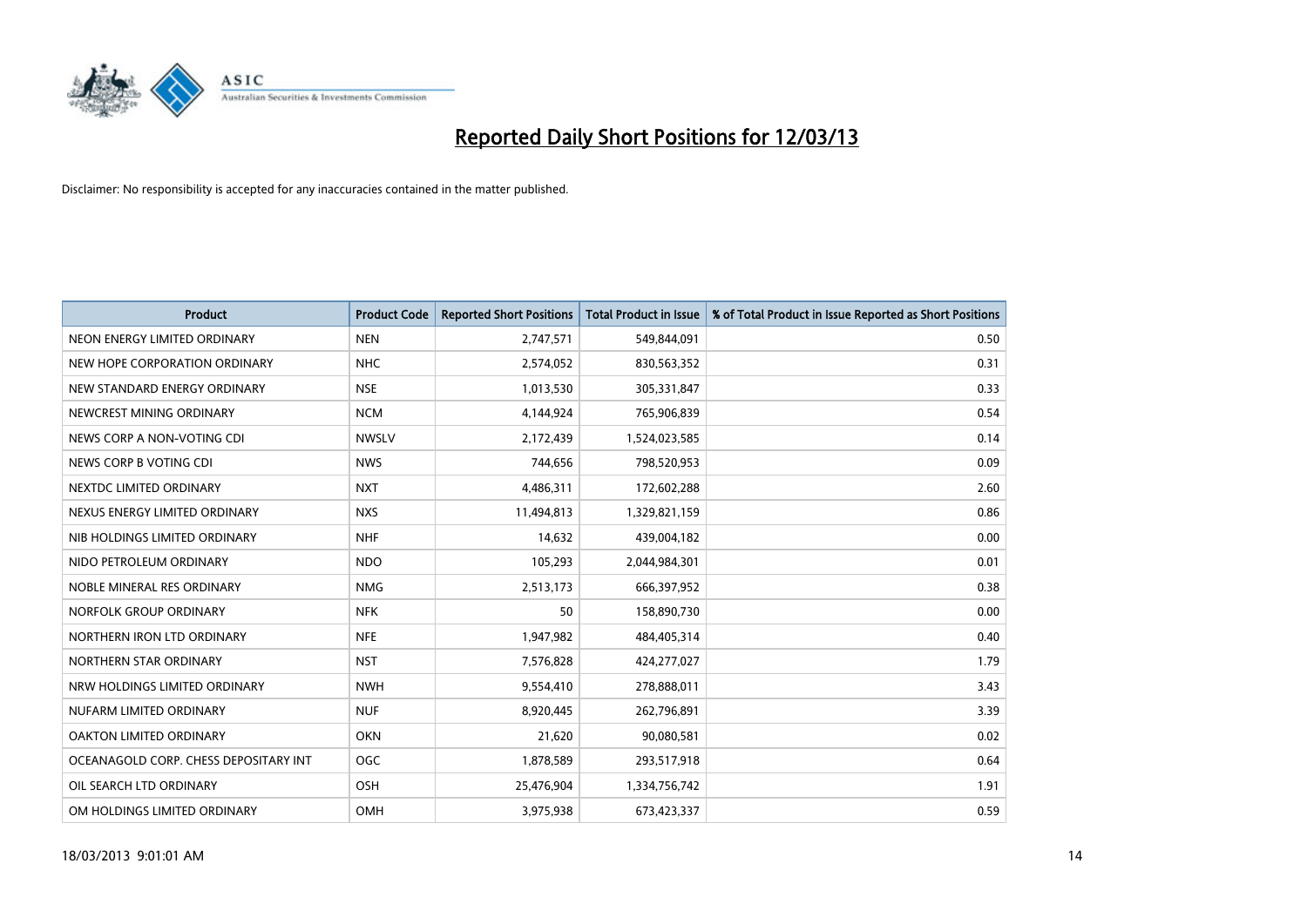

| <b>Product</b>               | <b>Product Code</b> | <b>Reported Short Positions</b> | <b>Total Product in Issue</b> | % of Total Product in Issue Reported as Short Positions |
|------------------------------|---------------------|---------------------------------|-------------------------------|---------------------------------------------------------|
| ORICA LIMITED ORDINARY       | ORI                 | 1,351,318                       | 366,768,327                   | 0.37                                                    |
| ORIGIN ENERGY ORDINARY       | <b>ORG</b>          | 20,300,402                      | 1,094,031,475                 | 1.86                                                    |
| OROCOBRE LIMITED ORDINARY    | <b>ORE</b>          | 465,213                         | 117,745,140                   | 0.40                                                    |
| OROTONGROUP LIMITED ORDINARY | ORL                 | 22,128                          | 40,880,902                    | 0.05                                                    |
| ORPHEUS ENERGY LTD ORDINARY  | <b>OEG</b>          | 67,200                          | 130,475,919                   | 0.05                                                    |
| OZ MINERALS ORDINARY         | OZL                 | 12,540,771                      | 303,470,022                   | 4.13                                                    |
| PACIFIC BRANDS ORDINARY      | <b>PBG</b>          | 11,446,500                      | 912,915,695                   | 1.25                                                    |
| PALADIN ENERGY LTD ORDINARY  | <b>PDN</b>          | 101,426,631                     | 836,969,286                   | 12.12                                                   |
| PANAUST LIMITED ORDINARY     | <b>PNA</b>          | 2,110,260                       | 614,407,069                   | 0.34                                                    |
| PANCONTINENTAL OIL ORDINARY  | <b>PCL</b>          | 1,142,277                       | 1,150,994,096                 | 0.10                                                    |
| PANORAMIC RESOURCES ORDINARY | PAN                 | 1,673,244                       | 256,058,555                   | 0.65                                                    |
| PAPERLINX LIMITED ORDINARY   | <b>PPX</b>          | 146,825                         | 609,280,761                   | 0.02                                                    |
| PAPILLON RES LTD ORDINARY    | PIR                 | 1,698,976                       | 297,028,210                   | 0.57                                                    |
| PATTIES FOODS LTD ORDINARY   | PFL                 | 4,035                           | 139,065,639                   | 0.00                                                    |
| PEET LIMITED ORDINARY        | <b>PPC</b>          | 3,322,452                       | 321,013,141                   | 1.03                                                    |
| PERILYA LIMITED ORDINARY     | PEM                 | 2,756                           | 769,316,426                   | 0.00                                                    |
| PERPETUAL LIMITED ORDINARY   | <b>PPT</b>          | 2,048,290                       | 41,980,678                    | 4.88                                                    |
| PERSEUS MINING LTD ORDINARY  | <b>PRU</b>          | 26,570,079                      | 457,962,088                   | 5.80                                                    |
| PHARMAXIS LTD ORDINARY       | <b>PXS</b>          | 12,119,009                      | 308,543,389                   | 3.93                                                    |
| PHOSPHAGENICS LTD. ORDINARY  | POH                 | 1,842,602                       | 1,020,215,957                 | 0.18                                                    |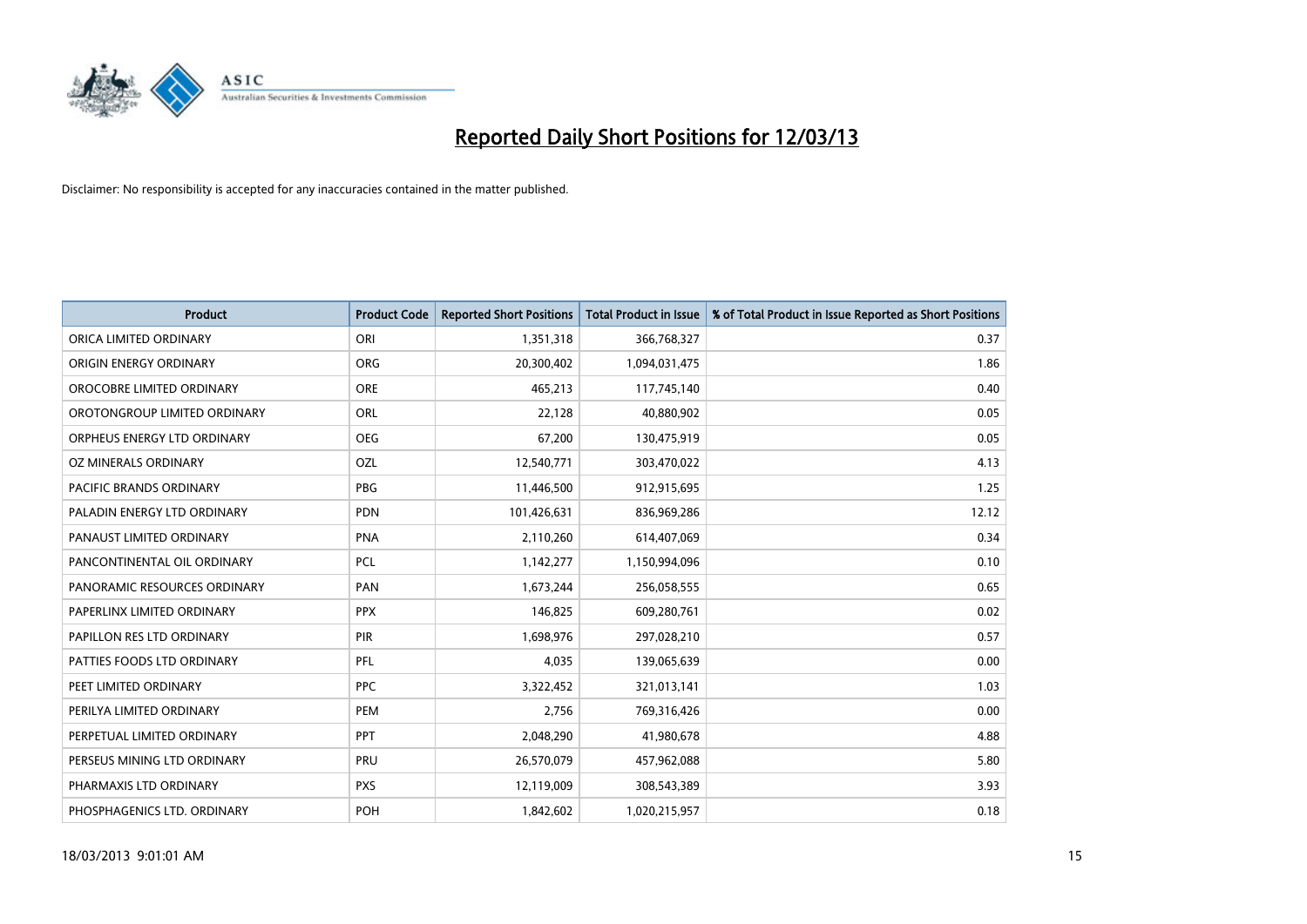

| <b>Product</b>                    | <b>Product Code</b> | <b>Reported Short Positions</b> | <b>Total Product in Issue</b> | % of Total Product in Issue Reported as Short Positions |
|-----------------------------------|---------------------|---------------------------------|-------------------------------|---------------------------------------------------------|
| PLATINUM ASSET ORDINARY           | <b>PTM</b>          | 8,247,114                       | 561,347,878                   | 1.47                                                    |
| PLATINUM AUSTRALIA ORDINARY       | <b>PLA</b>          | 836,127                         | 504,968,043                   | 0.17                                                    |
| PMI GOLD CORP CDI 1:1             | <b>PVM</b>          | 136,740                         | 138,592,220                   | 0.10                                                    |
| PMP LIMITED ORDINARY              | <b>PMP</b>          | 179,842                         | 323,781,124                   | 0.06                                                    |
| PRAIRIE DOWNS METALS ORDINARY     | <b>PDZ</b>          | 20,530                          | 104,440,598                   | 0.02                                                    |
| PREMIER INVESTMENTS ORDINARY      | <b>PMV</b>          | 241                             | 155,260,478                   | 0.00                                                    |
| PRIMA BIOMED LTD ORDINARY         | <b>PRR</b>          | 424,493                         | 1,066,063,388                 | 0.04                                                    |
| PRIMARY HEALTH CARE ORDINARY      | <b>PRY</b>          | 14,602,759                      | 502,983,554                   | 2.90                                                    |
| PRIME MEDIA GRP LTD ORDINARY      | <b>PRT</b>          | 80.000                          | 366,330,303                   | 0.02                                                    |
| PROGRAMMED ORDINARY               | <b>PRG</b>          | 290,707                         | 118,177,001                   | 0.25                                                    |
| PURA VIDA ENERGY NL ORDINARY      | <b>PVD</b>          | 157,040                         | 59,983,514                    | 0.26                                                    |
| <b>QANTAS AIRWAYS ORDINARY</b>    | QAN                 | 25,695,277                      | 2,248,150,128                 | 1.14                                                    |
| OBE INSURANCE GROUP ORDINARY      | <b>OBE</b>          | 56,761,174                      | 1,196,747,582                 | 4.74                                                    |
| ORXPHARMA LTD ORDINARY            | <b>QRX</b>          | 130,762                         | 144,644,706                   | 0.09                                                    |
| <b>QUBE HOLDINGS LTD ORDINARY</b> | <b>QUB</b>          | 25,866,537                      | 926,489,845                   | 2.79                                                    |
| RAMELIUS RESOURCES ORDINARY       | <b>RMS</b>          | 6,329,678                       | 337,296,949                   | 1.88                                                    |
| RAMSAY HEALTH CARE ORDINARY       | <b>RHC</b>          | 2,294,239                       | 202,081,252                   | 1.14                                                    |
| <b>RCR TOMLINSON ORDINARY</b>     | <b>RCR</b>          | 36,000                          | 132,431,265                   | 0.03                                                    |
| <b>REA GROUP ORDINARY</b>         | <b>REA</b>          | 65,943                          | 131,714,699                   | 0.05                                                    |
| RECKON LIMITED ORDINARY           | <b>RKN</b>          | 452,270                         | 129,488,015                   | 0.35                                                    |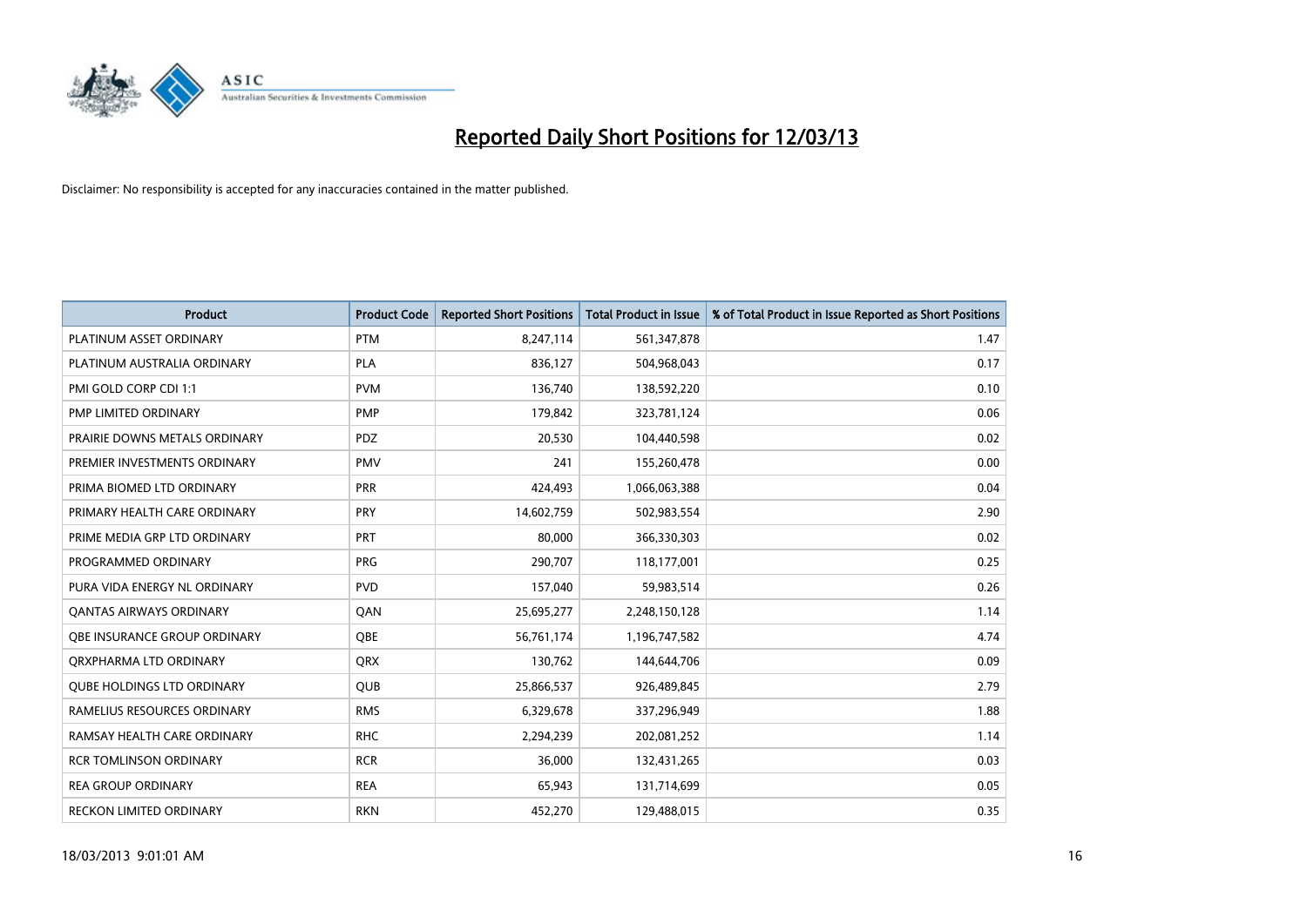

| Product                             | <b>Product Code</b> | <b>Reported Short Positions</b> | <b>Total Product in Issue</b> | % of Total Product in Issue Reported as Short Positions |
|-------------------------------------|---------------------|---------------------------------|-------------------------------|---------------------------------------------------------|
| <b>RED 5 LIMITED ORDINARY</b>       | <b>RED</b>          | 448,211                         | 135,488,008                   | 0.33                                                    |
| <b>RED FORK ENERGY ORDINARY</b>     | <b>RFE</b>          | 3,747,287                       | 384,951,719                   | 0.97                                                    |
| REDBANK ENERGY LTD ORDINARY         | AEJ                 | 13                              | 786,287                       | 0.00                                                    |
| REDFLEX HOLDINGS ORDINARY           | <b>RDF</b>          | 1                               | 110,762,310                   | 0.00                                                    |
| REECE AUSTRALIA LTD. ORDINARY       | <b>REH</b>          | 10,579                          | 99,600,000                    | 0.01                                                    |
| REGIS RESOURCES ORDINARY            | <b>RRL</b>          | 7,927,709                       | 474,075,396                   | 1.67                                                    |
| RESMED INC CDI 10:1                 | <b>RMD</b>          | 15,560,891                      | 1,556,242,300                 | 1.00                                                    |
| RESOLUTE MINING ORDINARY            | <b>RSG</b>          | 2,441,521                       | 643,094,224                   | 0.38                                                    |
| <b>RESOURCE GENERATION ORDINARY</b> | <b>RES</b>          | 73                              | 263,345,652                   | 0.00                                                    |
| RETAIL FOOD GROUP ORDINARY          | <b>RFG</b>          | 217,846                         | 130,087,856                   | 0.17                                                    |
| REVERSE CORP LIMITED ORDINARY       | <b>REF</b>          | 100                             | 92,382,175                    | 0.00                                                    |
| REX MINERALS LIMITED ORDINARY       | <b>RXM</b>          | 2,820,241                       | 188,907,284                   | 1.49                                                    |
| <b>RHG LIMITED ORDINARY</b>         | <b>RHG</b>          | 49,705                          | 308,483,177                   | 0.02                                                    |
| <b>RIALTO ENERGY ORDINARY</b>       | <b>RIA</b>          | 247,533                         | 672,259,992                   | 0.04                                                    |
| <b>RIDLEY CORPORATION ORDINARY</b>  | <b>RIC</b>          | 316,513                         | 307,817,071                   | 0.10                                                    |
| RIO TINTO LIMITED ORDINARY          | <b>RIO</b>          | 9,363,135                       | 435,758,720                   | 2.15                                                    |
| ROC OIL COMPANY ORDINARY            | <b>ROC</b>          | 1,940,036                       | 683,235,552                   | 0.28                                                    |
| RURALCO HOLDINGS ORDINARY           | <b>RHL</b>          | 12,000                          | 55,019,284                    | 0.02                                                    |
| SAI GLOBAL LIMITED ORDINARY         | SAI                 | 7,577,033                       | 207,018,029                   | 3.66                                                    |
| SALMAT LIMITED ORDINARY             | <b>SLM</b>          | 22,409                          | 159,812,799                   | 0.01                                                    |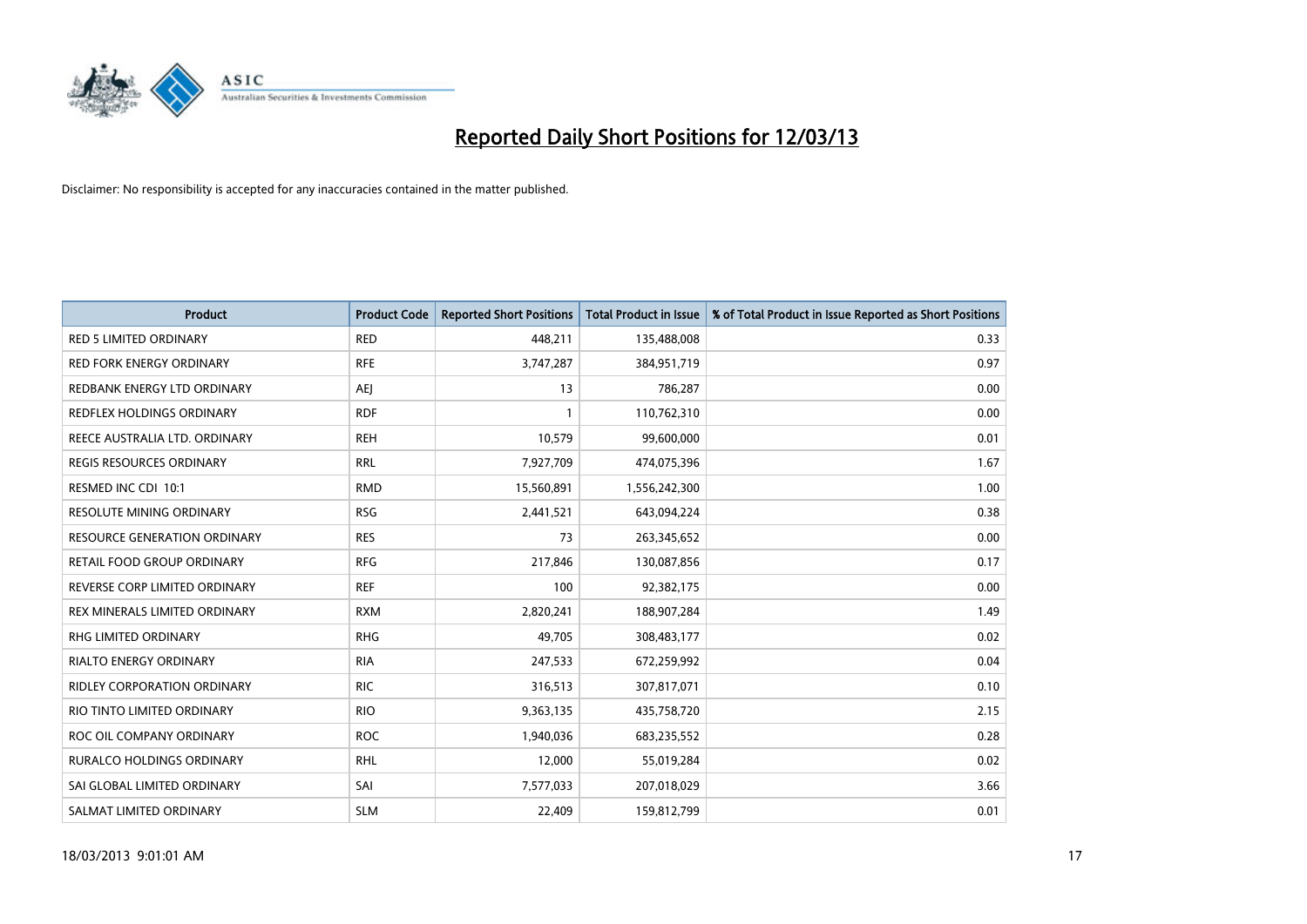

| <b>Product</b>                               | <b>Product Code</b> | <b>Reported Short Positions</b> | <b>Total Product in Issue</b> | % of Total Product in Issue Reported as Short Positions |
|----------------------------------------------|---------------------|---------------------------------|-------------------------------|---------------------------------------------------------|
| SAMSON OIL & GAS LTD ORDINARY                | <b>SSN</b>          | 7,469,207                       | 1,985,896,471                 | 0.38                                                    |
| SANDFIRE RESOURCES ORDINARY                  | <b>SFR</b>          | 3,692,124                       | 153,590,968                   | 2.40                                                    |
| <b>SANTOS LTD ORDINARY</b>                   | <b>STO</b>          | 9,704,821                       | 958,979,906                   | 1.01                                                    |
| SARACEN MINERAL ORDINARY                     | <b>SAR</b>          | 13,407,117                      | 595,263,186                   | 2.25                                                    |
| <b>SCA PROPERTY GROUP STAPLED SECURITIES</b> | SCP                 | 25,692,644                      | 585,455,114                   | 4.39                                                    |
| SEDGMAN LIMITED ORDINARY                     | <b>SDM</b>          | 287,155                         | 217,623,797                   | 0.13                                                    |
| SEEK LIMITED ORDINARY                        | <b>SEK</b>          | 16,522,327                      | 337,101,307                   | 4.90                                                    |
| SENEX ENERGY LIMITED ORDINARY                | <b>SXY</b>          | 2,597,776                       | 1,140,804,837                 | 0.23                                                    |
| SERVCORP LIMITED ORDINARY                    | SRV                 | 16,466                          | 98,432,275                    | 0.02                                                    |
| SERVICE STREAM ORDINARY                      | <b>SSM</b>          | 100                             | 283,418,867                   | 0.00                                                    |
| SEVEN GROUP HOLDINGS ORDINARY                | <b>SVW</b>          | 2,667,826                       | 307,410,281                   | 0.87                                                    |
| SEVEN WEST MEDIA LTD ORDINARY                | <b>SWM</b>          | 16,058,859                      | 999,160,872                   | 1.61                                                    |
| SIERRA MINING ORDINARY                       | SRM                 | 1,000                           | 232,854,663                   | 0.00                                                    |
| SIGMA PHARMACEUTICAL ORDINARY                | <b>SIP</b>          | 3,800,039                       | 1,162,669,614                 | 0.33                                                    |
| SIHAYO GOLD LIMITED ORDINARY                 | <b>SIH</b>          | 1                               | 799,377,748                   | 0.00                                                    |
| SILEX SYSTEMS ORDINARY                       | <b>SLX</b>          | 1,418,985                       | 170,232,464                   | 0.83                                                    |
| SILVER CHEF LIMITED ORDINARY                 | SIV                 | 56,899                          | 27,222,919                    | 0.21                                                    |
| SILVER LAKE RESOURCE ORDINARY                | <b>SLR</b>          | 3,209,541                       | 379,048,750                   | 0.85                                                    |
| SIMS METAL MGMT LTD ORDINARY                 | SGM                 | 12,103,141                      | 204,309,387                   | 5.92                                                    |
| SINGAPORE TELECOMM. CHESS DEPOSITARY INT     | SGT                 | 2,638,610                       | 194,899,894                   | 1.35                                                    |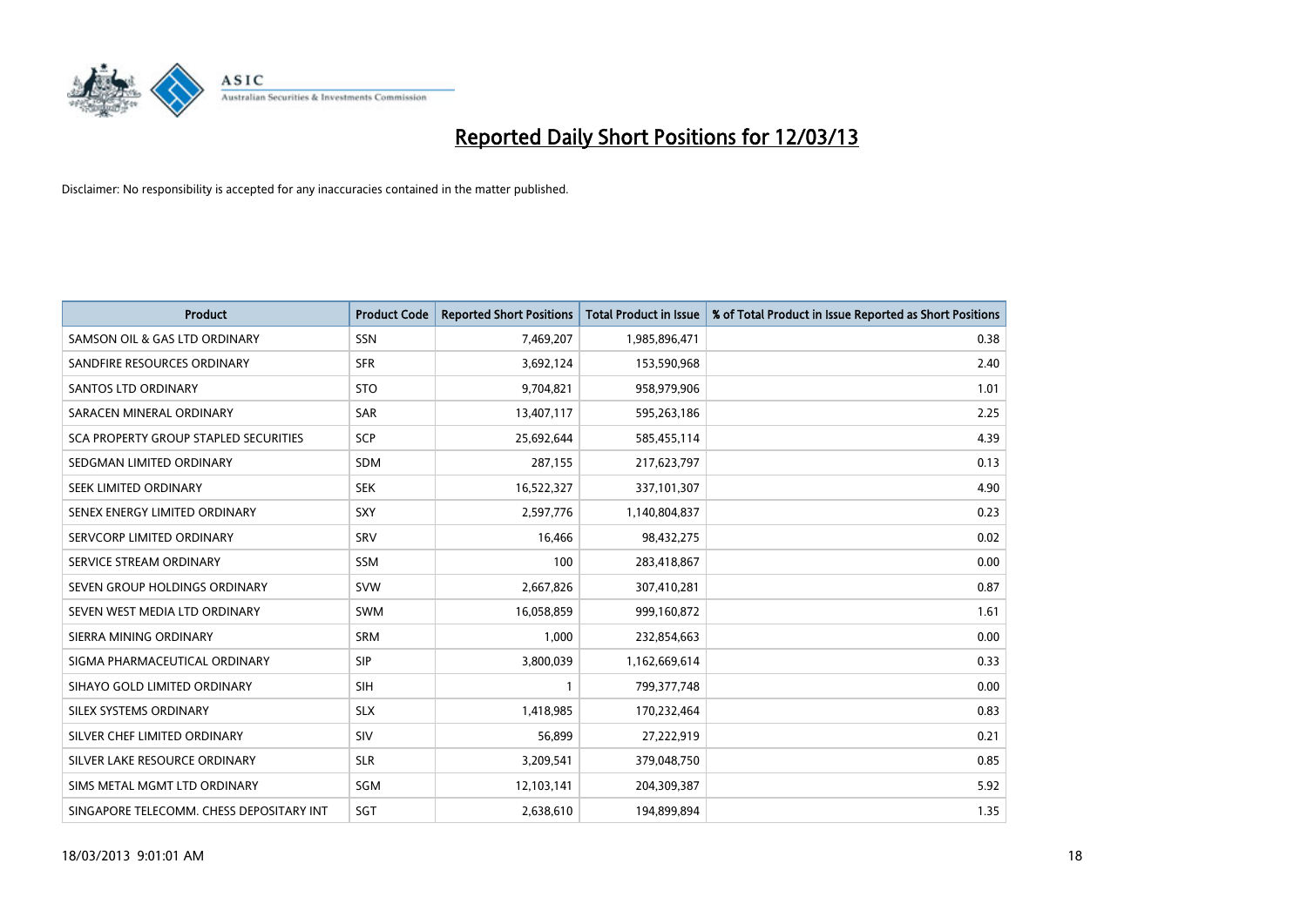

| <b>Product</b>                           | <b>Product Code</b> | <b>Reported Short Positions</b> | <b>Total Product in Issue</b> | % of Total Product in Issue Reported as Short Positions |
|------------------------------------------|---------------------|---------------------------------|-------------------------------|---------------------------------------------------------|
| SIRIUS RESOURCES NL ORDINARY             | <b>SIR</b>          | 35,414                          | 224,484,586                   | 0.02                                                    |
| SIRTEX MEDICAL ORDINARY                  | <b>SRX</b>          | 523,278                         | 55,768,136                    | 0.94                                                    |
| SKILLED GROUP LTD ORDINARY               | <b>SKE</b>          | 4,250,506                       | 233,487,276                   | 1.82                                                    |
| SKY NETWORK ORDINARY                     | <b>SKT</b>          | 159,977                         | 389,139,785                   | 0.04                                                    |
| SKYCITY ENT GRP LTD ORDINARY             | <b>SKC</b>          | 2,003                           | 576,958,340                   | 0.00                                                    |
| <b>SLATER &amp; GORDON ORDINARY</b>      | SGH                 | 29,767                          | 170,537,215                   | 0.02                                                    |
| SMS MANAGEMENT, ORDINARY                 | <b>SMX</b>          | 3,109,774                       | 69,378,477                    | 4.48                                                    |
| SONIC HEALTHCARE ORDINARY                | <b>SHL</b>          | 7,786,556                       | 396,154,681                   | 1.97                                                    |
| SOUL PATTINSON (W.H) ORDINARY            | SOL                 | 111                             | 239,395,320                   | 0.00                                                    |
| SP AUSNET STAPLED SECURITIES             | <b>SPN</b>          | 18,119,743                      | 3,367,543,113                 | 0.54                                                    |
| SPARK INFRASTRUCTURE STAPLED NOTE & UNIT | SKI                 | 35,053,942                      | 1,326,734,264                 | 2.64                                                    |
| SPDR 200 FUND ETF UNITS                  | <b>STW</b>          | 39,732                          | 46,451,346                    | 0.09                                                    |
| ST BARBARA LIMITED ORDINARY              | <b>SBM</b>          | 5,756,816                       | 488,074,077                   | 1.18                                                    |
| STANMORE COAL LTD ORDINARY               | <b>SMR</b>          | 32,870                          | 207,827,090                   | 0.02                                                    |
| STARPHARMA HOLDINGS ORDINARY             | <b>SPL</b>          | 7,557,933                       | 283,665,948                   | 2.66                                                    |
| STHN CROSS MEDIA ORDINARY                | <b>SXL</b>          | 11,517,683                      | 704,858,524                   | 1.63                                                    |
| STOCKLAND UNITS/ORD STAPLED              | SGP                 | 28,184,107                      | 2,202,657,963                 | 1.28                                                    |
| STRAITS RES LTD. ORDINARY                | SRO                 | 92,625                          | 1,164,150,159                 | 0.01                                                    |
| SUNCORP GROUP LTD ORDINARY               | <b>SUN</b>          | 5,739,050                       | 1,286,600,980                 | 0.45                                                    |
| SUNDANCE ENERGY ORDINARY                 | <b>SEA</b>          | 5,962,855                       | 278,765,141                   | 2.14                                                    |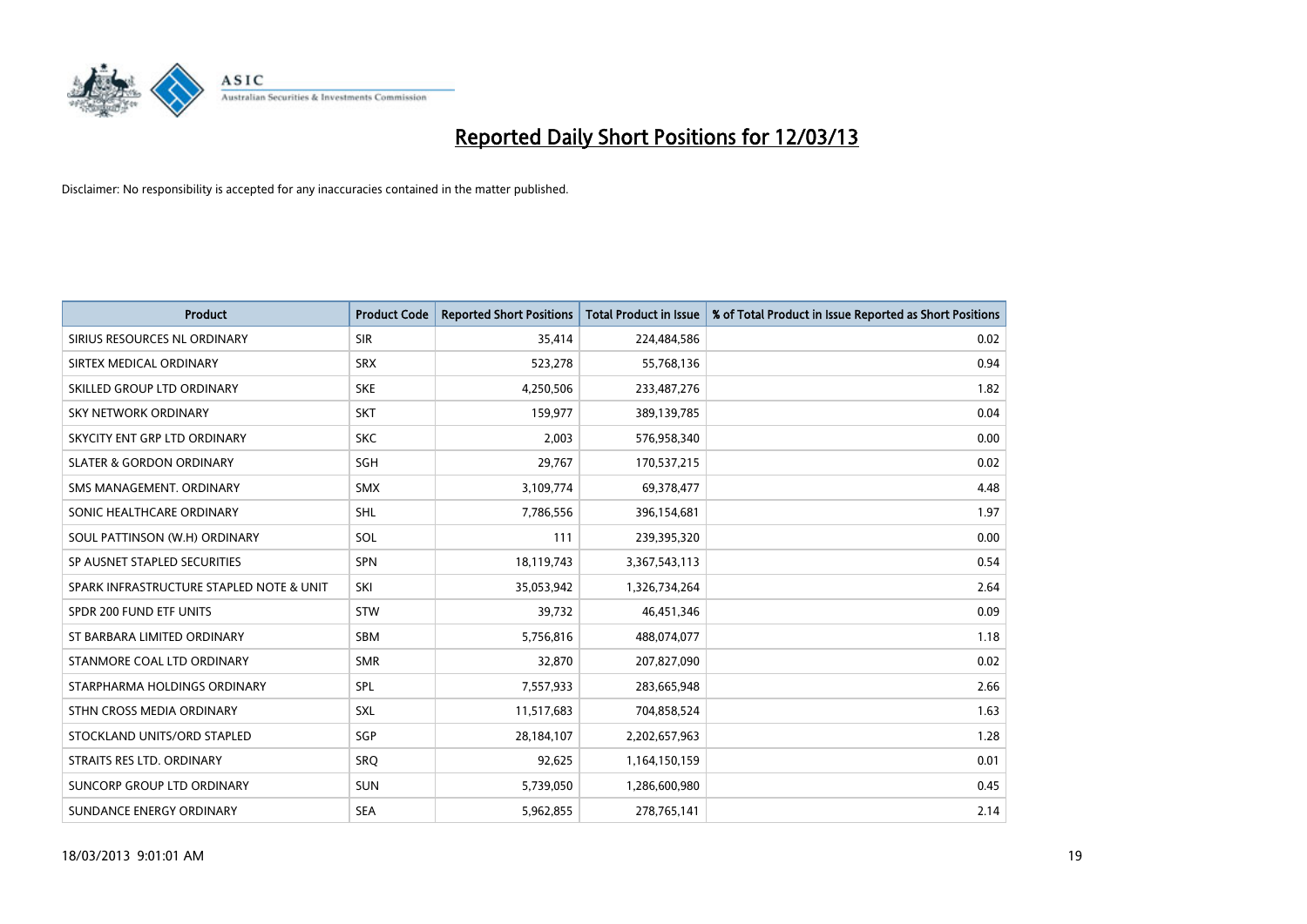

| <b>Product</b>                       | <b>Product Code</b> | <b>Reported Short Positions</b> | <b>Total Product in Issue</b> | % of Total Product in Issue Reported as Short Positions |
|--------------------------------------|---------------------|---------------------------------|-------------------------------|---------------------------------------------------------|
| SUNDANCE RESOURCES ORDINARY          | SDL                 | 4,860,048                       | 3,072,110,985                 | 0.16                                                    |
| SUNLAND GROUP LTD ORDINARY           | <b>SDG</b>          | 47,391                          | 189,417,674                   | 0.03                                                    |
| SUPER RET REP LTD ORDINARY           | SUL                 | 636,791                         | 196,432,811                   | 0.32                                                    |
| SYD AIRPORT STAPLED US PROHIBIT.     | <b>SYD</b>          | 8,714,006                       | 1,861,210,782                 | 0.47                                                    |
| SYRAH RESOURCES ORDINARY             | <b>SYR</b>          | 227,071                         | 136,410,422                   | 0.17                                                    |
| <b>TABCORP HOLDINGS LTD ORDINARY</b> | <b>TAH</b>          | 14,500,515                      | 734,015,737                   | 1.98                                                    |
| TALON PETROLEUM LTD ORDINARY         | <b>TPD</b>          | 37,392                          | 98,135,939                    | 0.04                                                    |
| TANAMI GOLD NL ORDINARY              | <b>TAM</b>          | 1,159,336                       | 261,132,677                   | 0.44                                                    |
| TAP OIL LIMITED ORDINARY             | <b>TAP</b>          | 354,319                         | 241,608,606                   | 0.15                                                    |
| TASSAL GROUP LIMITED ORDINARY        | <b>TGR</b>          | 62,911                          | 146,304,404                   | 0.04                                                    |
| <b>TATTS GROUP LTD ORDINARY</b>      | <b>TTS</b>          | 6,689,899                       | 1,388,328,378                 | 0.48                                                    |
| <b>TECHNOLOGY ONE ORDINARY</b>       | <b>TNE</b>          | 4,257                           | 306,620,955                   | 0.00                                                    |
| TELECOM CORPORATION ORDINARY         | <b>TEL</b>          | 8,342,769                       | 1,816,996,462                 | 0.46                                                    |
| TELSTRA CORPORATION. ORDINARY        | <b>TLS</b>          | 23,771,807                      | 12,443,074,357                | 0.19                                                    |
| TEN NETWORK HOLDINGS ORDINARY        | <b>TEN</b>          | 90,349,607                      | 2,586,970,845                 | 3.49                                                    |
| TERANGA GOLD CORP CDI 1:1            | <b>TGZ</b>          | 180,639                         | 173,176,323                   | 0.10                                                    |
| THE REJECT SHOP ORDINARY             | <b>TRS</b>          | 2,322,180                       | 26,092,220                    | 8.90                                                    |
| THORN GROUP LIMITED ORDINARY         | <b>TGA</b>          | 212,629                         | 147,584,880                   | 0.14                                                    |
| <b>TIGER RESOURCES ORDINARY</b>      | <b>TGS</b>          | 1,864,415                       | 673,470,269                   | 0.28                                                    |
| TOLL HOLDINGS LTD ORDINARY           | <b>TOL</b>          | 32,830,973                      | 717,133,875                   | 4.58                                                    |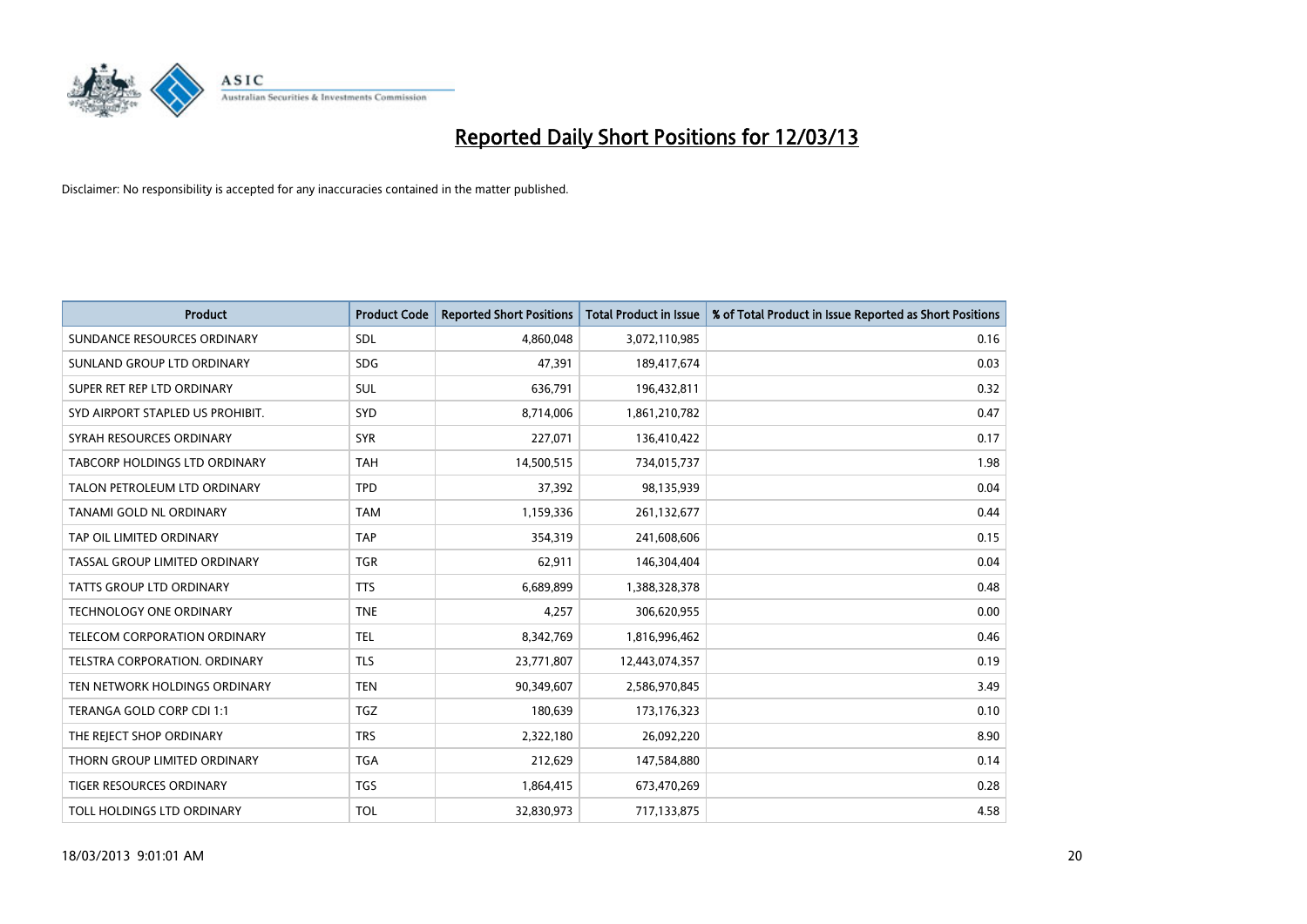

| <b>Product</b>                         | <b>Product Code</b> | <b>Reported Short Positions</b> | <b>Total Product in Issue</b> | % of Total Product in Issue Reported as Short Positions |
|----------------------------------------|---------------------|---------------------------------|-------------------------------|---------------------------------------------------------|
| TOX FREE SOLUTIONS ORDINARY            | <b>TOX</b>          | 1,088,759                       | 115,999,858                   | 0.94                                                    |
| TPG TELECOM LIMITED ORDINARY           | <b>TPM</b>          | 1,229,151                       | 793,808,141                   | 0.15                                                    |
| <b>TRADE ME GROUP ORDINARY</b>         | <b>TME</b>          | 1,417,699                       | 396,017,568                   | 0.36                                                    |
| TRANSFIELD SERVICES ORDINARY           | <b>TSE</b>          | 11,777,770                      | 512,457,716                   | 2.30                                                    |
| TRANSPACIFIC INDUST, ORDINARY          | <b>TPI</b>          | 6,644,402                       | 1,578,563,490                 | 0.42                                                    |
| TRANSURBAN GROUP TRIPLE STAPLED SEC.   | TCL                 | 7,792,880                       | 1,481,594,818                 | 0.53                                                    |
| TREASURY WINE ESTATE ORDINARY          | <b>TWE</b>          | 19,171,689                      | 647,227,144                   | 2.96                                                    |
| TROY RESOURCES LTD ORDINARY            | <b>TRY</b>          | 147,871                         | 91,318,649                    | 0.16                                                    |
| UGL LIMITED ORDINARY                   | UGL                 | 8,001,033                       | 166,511,240                   | 4.81                                                    |
| UNILIFE CORPORATION CDI 6:1            | <b>UNS</b>          | 11,771                          | 247,822,566                   | 0.00                                                    |
| UXC LIMITED ORDINARY                   | <b>UXC</b>          | 56,862                          | 308,214,493                   | 0.02                                                    |
| <b>VENTURE MINERALS ORDINARY</b>       | <b>VMS</b>          | 227,760                         | 287,320,170                   | 0.08                                                    |
| <b>VIRGIN AUS HLDG LTD ORDINARY</b>    | <b>VAH</b>          | 63,824,523                      | 2,455,775,111                 | 2.60                                                    |
| VNGD AUS SHARES ETF UNITS              | <b>VAS</b>          | 771                             | 5,807,438                     | 0.01                                                    |
| <b>VOCUS COMMS LTD ORDINARY</b>        | <b>VOC</b>          | 112,671                         | 77,984,492                    | 0.14                                                    |
| WATPAC LIMITED ORDINARY                | <b>WTP</b>          | 634,988                         | 184,332,526                   | 0.34                                                    |
| <b>WDS LIMITED ORDINARY</b>            | <b>WDS</b>          | $\overline{7}$                  | 144,740,614                   | 0.00                                                    |
| WEBJET LIMITED ORDINARY                | <b>WEB</b>          | 248,565                         | 79,397,959                    | 0.31                                                    |
| <b>WESFARMERS LIMITED ORDINARY</b>     | <b>WES</b>          | 25,357,028                      | 1,006,657,195                 | 2.52                                                    |
| WESFARMERS LIMITED PARTIALLY PROTECTED | <b>WESN</b>         | 93.656                          | 150,536,403                   | 0.06                                                    |